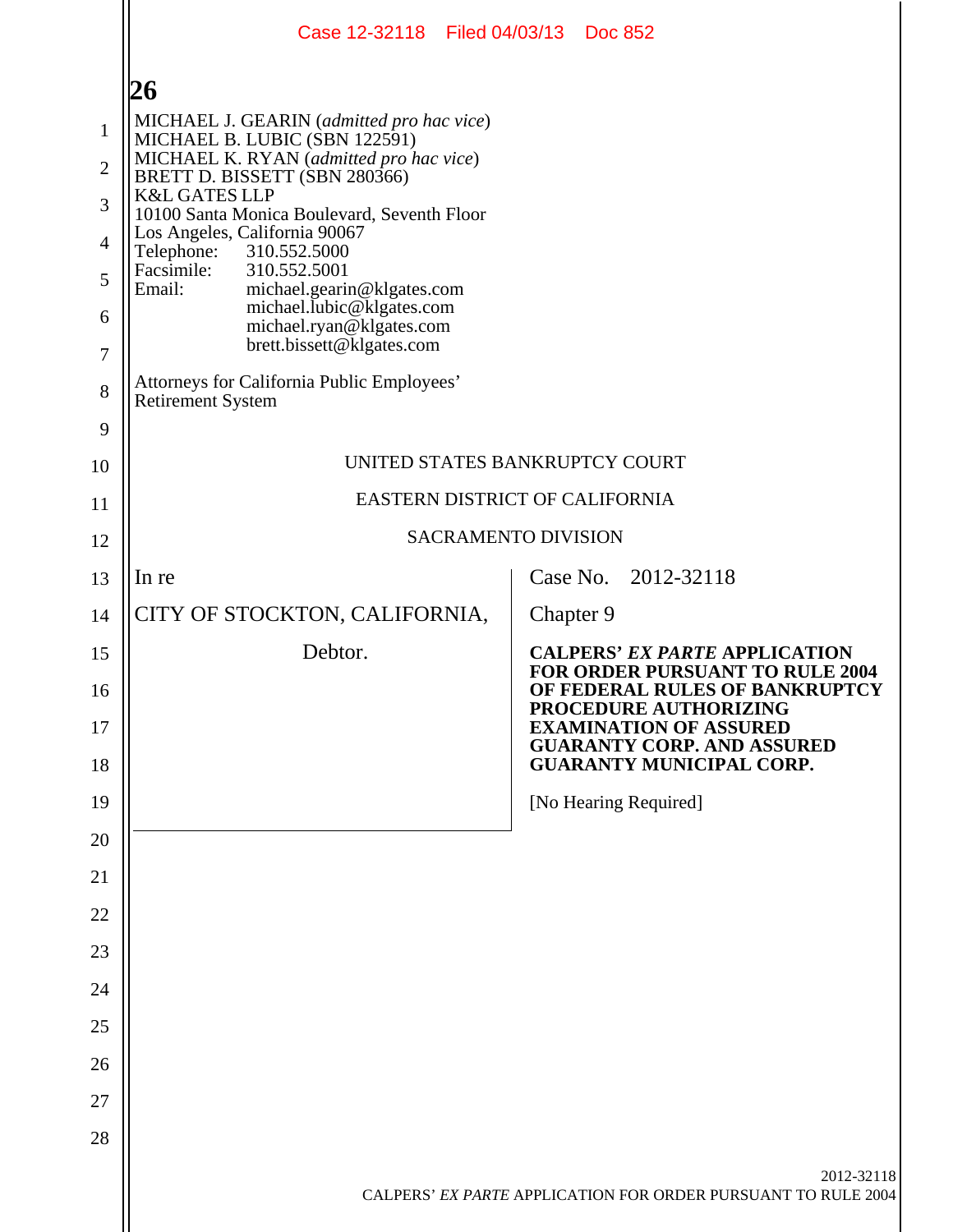The California Public Employees' Retirement System ("CalPERS") hereby moves the Court for an order authorizing CalPERS to conduct examinations, pursuant to Rule 2004 of the Federal Rule of Bankruptcy Procedure (collectively, the "Bankruptcy Rules"), of Assured Guaranty Corp. and Assured Guaranty Municipal Corp. (collectively, "Assured").

## **I.**

# **BACKGROUND**

On June 28, 2012, the City of Stockton, California (the "City") filed its chapter 9 petition under title 11 of the United States Code (the "Bankruptcy Code"). The Court determined that the City was eligible for relief under chapter 9 and entered an order for relief on April 1, 2013. The City's *List of Creditors Holding 20 Largest Unsecured Claims* (Docket No. 4) lists among the largest unsecured creditors of the City, claims which relate to various municipal bonds issued by the City, totaling in excess of \$256 million. As has been alleged by parties appearing in the case who have been denominated as the "Capital Market Creditors," which include Assured, the institutions that provided purported credit enhancements to the City in connection with these bond issuances, in the form of bond insurance, are the ultimate parties in interest with respect to the City's insured bond obligations.

17 18 19 20 21 22 23 24 25 26 27 CalPERS is a party in interest to this case. CalPERS administers the pension and retirement benefits provided by the City to its employees and retirees. Pursuant to California law, the CalPERS Board of Administration has plenary authority and fiduciary responsibility for the investment of moneys and the administration of the Public Employees' Retirement System (the "PERS"). CalPERS is responsible for the administration of the system in a manner which assures the prompt delivery of benefits to participants in the system. The City has expressed its intention to retain the benefits of its participation in the PERS and has continued to fulfill its legal obligations as a participant in the PERS post-bankruptcy. The Capital Markets Creditors, and Assured in particular, have made clear their intentions to disrupt the City's relationship with CalPERS and to coerce the City to violate State laws governing its relationship with CalPERS. *See*, *e.g.*, Cal. Gov. Code § 20831 (participant may not refuse to pay required contributions as determined by CalPERS within prescribed deadlines).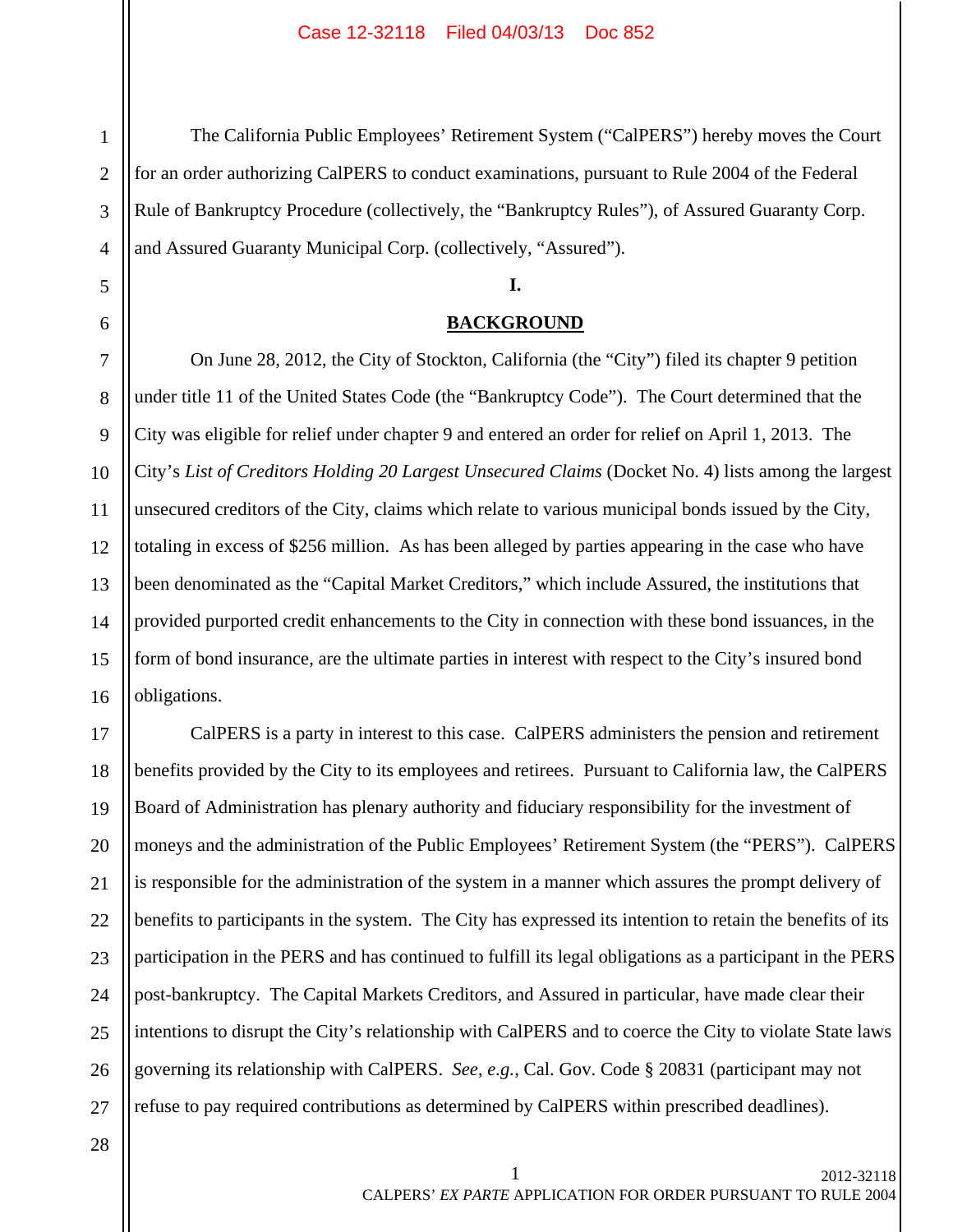6 Assured, and the other Capital Markets Creditors, argue that the consequences of the financial risks they contracted to accept are unfair unless the City's employees and retirees and the public employee retirement system of the State of California shoulder the financial burdens of the City in order to provide an enhanced return to Capital Markets Creditors. CalPERS disagrees. Assured and the other Capital Markets Creditors have made representations regarding their expected return under the preliminary plan proposed by the City (the "Ask") which are inaccurate.

7 8 9 10 11 12 13 14 The lack of agreement between CalPERS and the Capital Markets Creditors on these issues and others are core to the progress and outcome of the City's bankruptcy case. Indeed, this Court recently noted that the Capital Markets Creditors have set their sites on CalPERS and "CalPERS is in the crosshairs for a dispute" come plan confirmation time. *Reporter's Transcript of Proceedings (Finding of Fact and Conclusions of Law)*, dated April 1, 2013, at p. 45. Given the Capital Markets Creditors' dogged focus on CalPERS, CalPERS should be entitled to undertake comprehensive discovery of Assured so that it may be able to adequately address any attacks lodged by Assured (and others) at the time of plan confirmation.<sup>1</sup>

15 16 17 18 19 In light of the importance of Assured's, as well as the other Capital Markets Creditors', claims in the case, and the need for CalPERS to understand the contours of these obligations within the context of this chapter 9 proceeding and any plan of adjustment, CalPERS seeks to conduct examinations of Assured and, potentially, other parties involved in the structuring and issuance of the bonds and bond insurance agreements.

20

21

22

23

24

25

26

 $\overline{a}$ 

1

2

3

4

5

//

//

27 28 <sup>1</sup> Notably, CalPERS was forced to expend hundreds of thousands of dollars responding to discovery propounded by the Capital Markets Creditors in connection with the dispute over the City's eligibility for bankruptcy protection.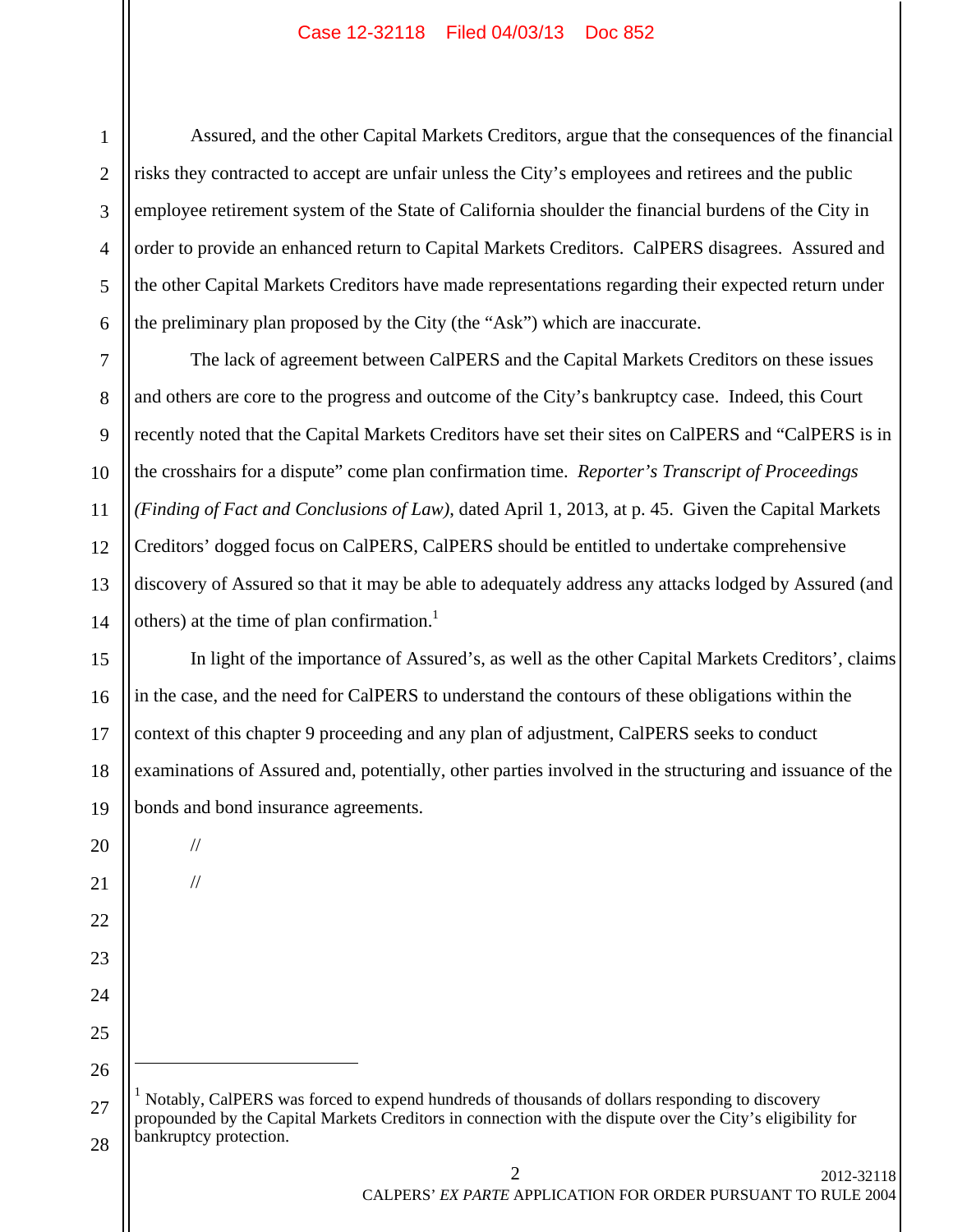| Case 12-32118 Filed 04/03/13 Doc 852                                                                                                                                                                                     |
|--------------------------------------------------------------------------------------------------------------------------------------------------------------------------------------------------------------------------|
|                                                                                                                                                                                                                          |
| II.                                                                                                                                                                                                                      |
| <b>DISCUSSION</b>                                                                                                                                                                                                        |
| Bankruptcy Rule 2004 provides that any party in interest may examine any entity on matters                                                                                                                               |
| that relate to:                                                                                                                                                                                                          |
| the acts, conduct, or property or to the liabilities and<br>financial condition of the debtor, or to any matter which<br>may affect the administration of the debtor's estate, or to the<br>debtor's right to discharge. |
| Fed. R. Bankr. Proc. 2004(b). "The attendance of an entity for examination and for the production of                                                                                                                     |
| documentsmay be compelled as provided in Rule 9016 for the attendance of a witness at a hearing                                                                                                                          |
| or trial." Fed. R. Bankr. Proc. 2004(c).                                                                                                                                                                                 |
| "The scope of Rule 2004 is broad, and an examination pursuant to this rule may extend to                                                                                                                                 |
| third parties who have had dealings with the debtor." In re Financial Corporation of America, 119                                                                                                                        |
| B.R. 728, 733 (Bankr. C.D. Cal. 1990). Examinations under Rule 2004 "can legitimately be in the                                                                                                                          |
| nature of a 'fishing expedition." In re Wilcher, 56 B.R. 428, 433 (Bankr. N.D. Ill. 1985) (citing In re                                                                                                                  |
| Vantage Petroleum Corp., 34 B.R. 650, 651 (Bankr. E.D.N.Y. 1983)).                                                                                                                                                       |
| The subjects of CalPERS' inquiries fall within the broad scope of discovery authorized by                                                                                                                                |
| Bankruptcy Rule 2004. Collectively, Assured and the other Capital Markets Creditors are asserting                                                                                                                        |
| the largest claims by dollar amount against the City. It is imperative for the other parties in this case                                                                                                                |
| to have an understanding of: (i) the underlying bond liabilities; (ii) the issuance of these securities;                                                                                                                 |
| (iii) how these liabilities may be addressed in this proceeding; and (iv) the City's claims against                                                                                                                      |
| Assured.                                                                                                                                                                                                                 |
| The City is just one of the many municipalities and other governmental agencies that are                                                                                                                                 |
| currently pursuing litigation against the municipal bond insurance industry. See City of Stockton v.                                                                                                                     |
| Ambac Financial Group, Inc., et al., Case No. CGC-08-477848 (coordinated under Case No. CJC-                                                                                                                             |
| 08-004555) (pending in the Superior Court for the City and County of San Francisco). In particular,                                                                                                                      |
| the City alleges that: (i) the bond insurers conspired to maintain a "dual rating system," in which                                                                                                                      |
| municipal bonds were artificially maintained at lower bond ratings than similarly-situated corporate                                                                                                                     |
| entities so that municipalities were forced to purchase bond insurance; and (ii) the bond insurers' own<br>3<br>2012-32118<br>CALPERS' EX PARTE APPLICATION FOR ORDER PURSUANT TO RULE 2004                              |
|                                                                                                                                                                                                                          |

1

2

3

4

5

6

7

8

9

10

11

12

13

14

15

16

17

18

19

20

21

22

23

24

25

26

27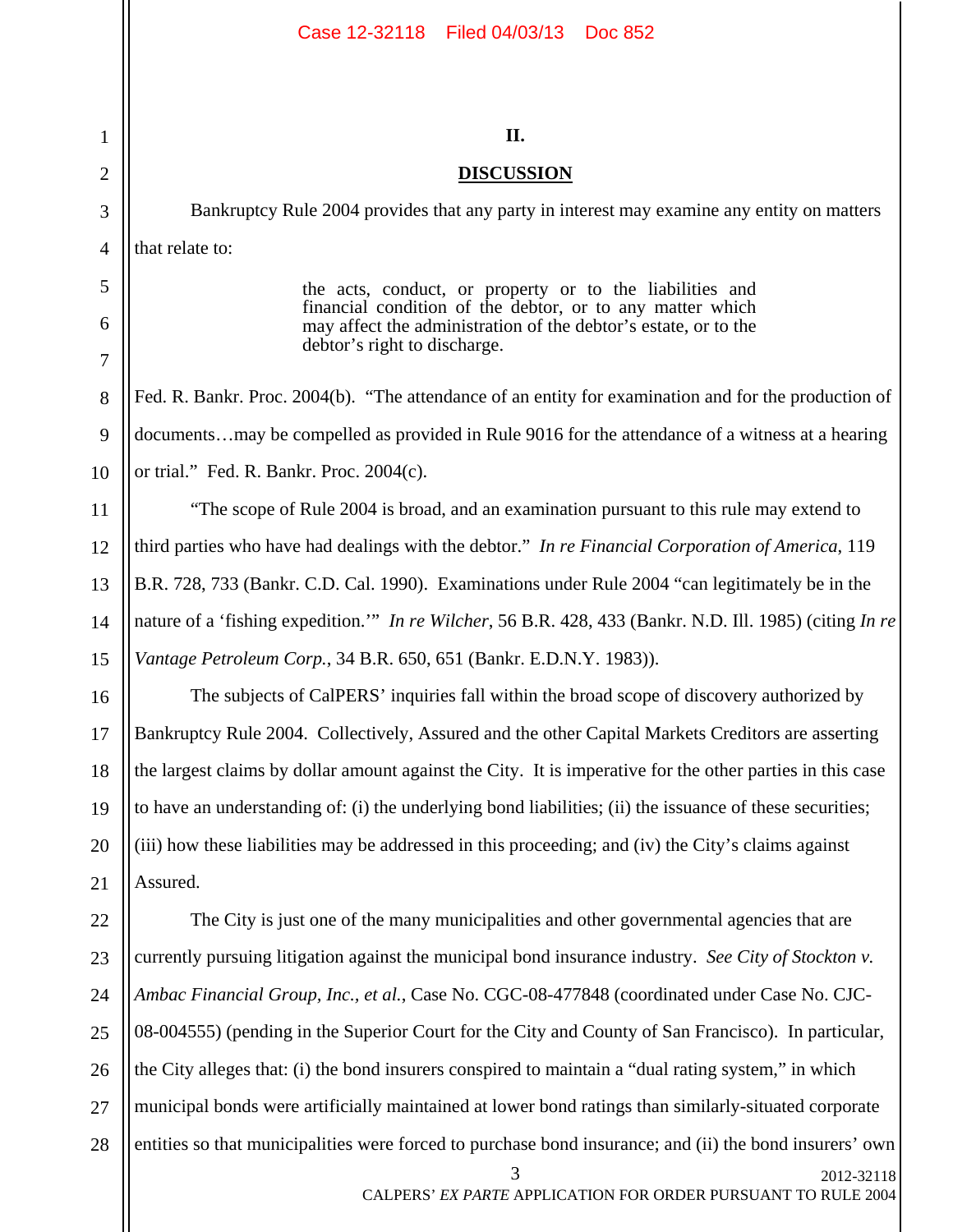1 2 3 4 5 ratings (*i.e.*, the basis for holding themselves out as creditworthy insurers) were significantly overstated in light of understated exposures to subprime mortgage securities. In essence, the City, like other municipalities, is arguing that bond insurance business is a sham. *See, e.g., In re Municipal Derivatives Antitrust Litigation*, Case No. 08-cv-02516 (S.D.N.Y) (alleging antitrust violations against various bond insurers).

6 7 8 9 10 11 12 13 14 15 Additionally, CalPERS seeks discovery as to Assured's own employee compensation practices in light of Assured's repeated objections to the fairness of the compensation of City employees. *See*, *e.g.*, *Preliminary Objection of Assured Guaranty Corp. and Assured Guaranty Municipal Corp. to Debtor's Chapter 9 Petition and Statement of Qualifications* (Docket No. 482), pg. 14 at line 9 ("The City continues to treat public employee compensation levels in a vacuum."); *Supplemental Objection of Assured Guaranty Corp. and Assured Guaranty Municipal Corp. to Debtor's Chapter 9 Petition and Statement of Qualifications* (Docket No. 638), pg. 12-16 (arguing that City provides excessive and "unsustainable wages and benefits"). Since Assured has placed at issue fairness of compensation including pension benefits, it is appropriate that parties in interest be able to gauge Assured's own standards in this regard by examining its compensation practices.

According to the City's records, the City has issued the following insured bonds, which are insured by Assured:

| <i><u><b>Issue</b></u></i>                                                                                                                                                               | Original<br><b>Principal</b><br>Amount                          |  |  |  |  |  |
|------------------------------------------------------------------------------------------------------------------------------------------------------------------------------------------|-----------------------------------------------------------------|--|--|--|--|--|
| 2007 Taxable Pension Obligation Bonds,<br>Series A and Series B                                                                                                                          | \$125,310,000.00                                                |  |  |  |  |  |
| 2007 – Stockton Public Financing Authority<br>Variable Rate Demand Lease Revenue<br><b>Bonds (Building Acquisition Financing)</b><br>Project), 2007,<br>2007 Series A and 2007 B Taxable | 2007 Series A \$36,500,000<br>2007 Series B Taxable \$4,270,000 |  |  |  |  |  |
| CalPERS' proposed form of document subpoena to be issued to Assured is attached hereto as                                                                                                |                                                                 |  |  |  |  |  |
| Exhibit A. Currently, the subpoena contemplates that Assured's counsel will accept service on behalf                                                                                     |                                                                 |  |  |  |  |  |

of Assured since CalPERS' counsel extended such professional courtesy in connection with the

28 discovery previously sought by Assured from CalPERS.

16

17

18

19

20

21

22

23

24

25

26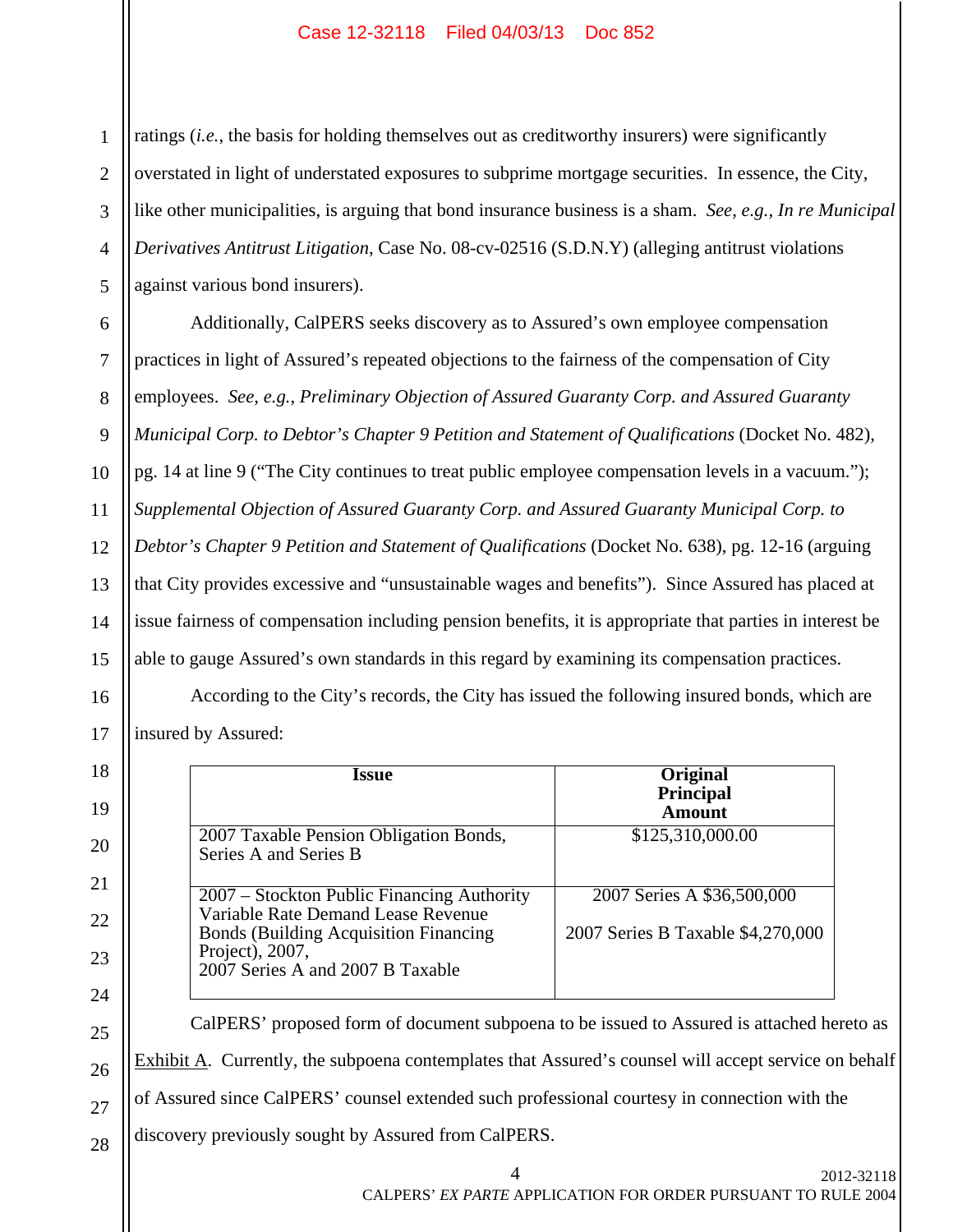1

2

3

4

5

6

7

8

15

16

17

18

19

20

21

22

23

24

25

26

27

28

 CalPERS requests authority to issue the document requests, and to subsequently notice depositions of Assured and its officers, directors, and/or other employees or representatives once CalPERS has had an opportunity to review the documents produced.

Additionally, CalPERS respectfully requests authority to conduct similar examinations of the affiliates, predecessors, and/or successors of Assured as may become necessary. CalPERS reserves its rights to seek additional discovery, and further relief from this Court, if necessary. In particular, CalPERS believes it may later require discovery from the underwriters and financial advisors that were involved in the City's insured bond issuances.

9 10 11 12 13 14 This Court generally grants applications to conduct examinations under Bankruptcy Rule 2004 on an *ex parte* basis. *See, e.g., In re Zacky Farms, LLC*, Case No. 12-37961 (Bankr. E.D. Cal. November 13, 2012) (order at Docket No. 290); *In re DeLiddo & Associates, Inc.*, Case No. 09- 90452 (Bankr. E.D. Cal. June 18, 2009) (order at Docket No. 49); *In re City of Vallejo, California*, Case No. 08-26813 (Bankr. E.D. Cal. May 17, 2010) (order at Docket No. 703; reconsidered in part at Docket Nos. 758 & 768).

# **III.**

# **REQUESTED RELIEF**

 WHEREFORE, CalPERS respectfully requests that the Court enter an order authorizing CalPERS to conduct examinations of Assured and issue the document requests attached as Exhibit A hereto, and grant such other reasonable and necessary relief as the Court deems appropriate.

 Respectfully submitted, Michael J. Gearin Michael B. Lubic Michael K. Ryan K&L GATES LLP Dated: April 3, 2013 **By:** */s/ Michael B. Lubic*  Michael B. Lubic Attorneys for California Public Employees' Retirement System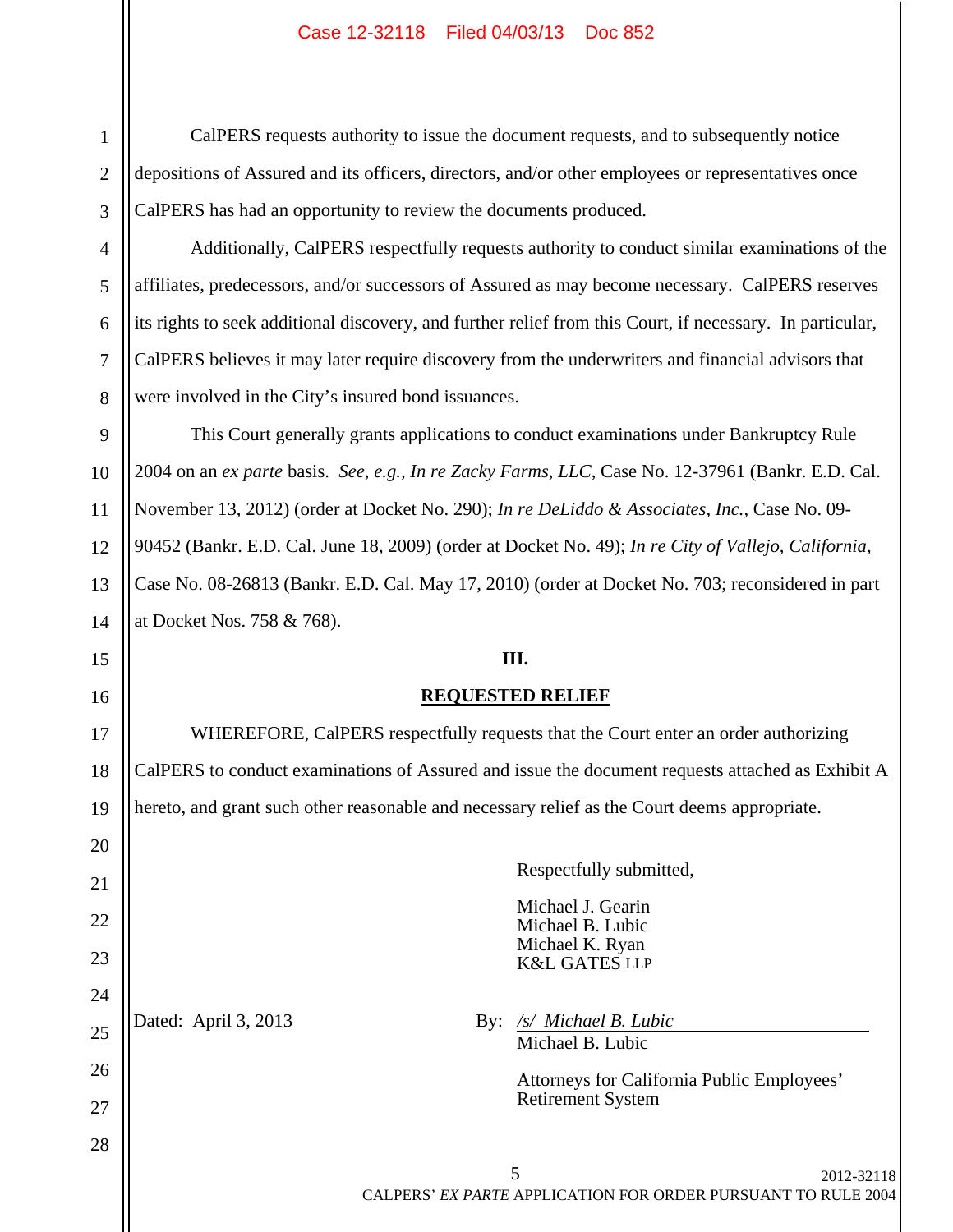# EXHIBIT A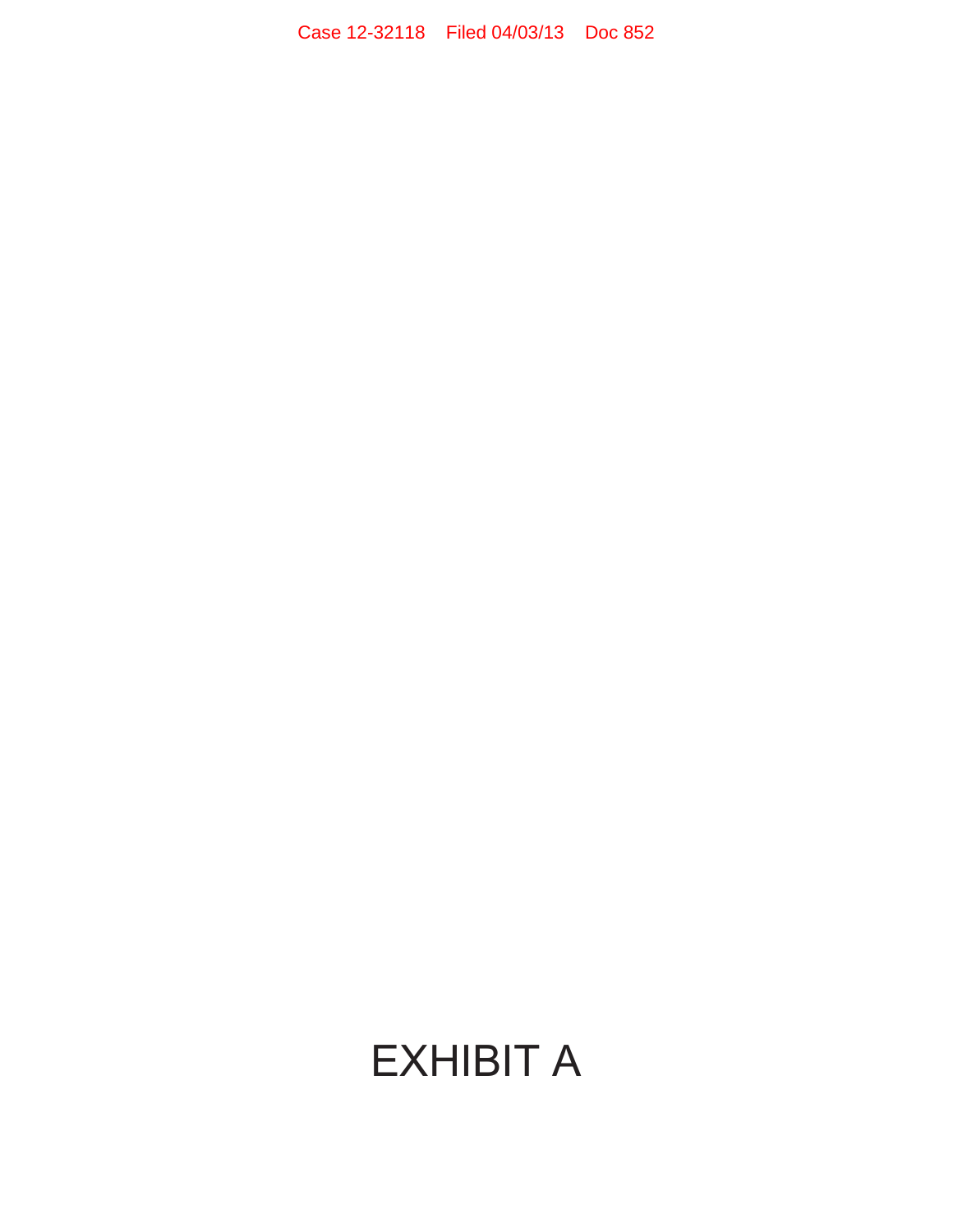B254 (Form 254 – Subpoena for Rule 2004 Examination)  $(12/07)$  Filed 04/03/13 Doc 852

| UNITED STATES BANKRUPTCY COURT - EASTERN DISTRICT OF CALIFORNIA                                                                                                                                                                       |                       |                                           |         |  |  |  |  |
|---------------------------------------------------------------------------------------------------------------------------------------------------------------------------------------------------------------------------------------|-----------------------|-------------------------------------------|---------|--|--|--|--|
| In re [Debtor Name(s)]:                                                                                                                                                                                                               |                       | <b>SUBPOENA FOR RULE 2004 EXAMINATION</b> |         |  |  |  |  |
| CITY OF STOCKTON, CALIFORNIA,                                                                                                                                                                                                         | Case No. * 2012-32118 |                                           | Chapter |  |  |  |  |
| TO:<br>Assured Guaranty Corp. & Assured Guaranty Municipal Corp.<br>Name<br>c/o Jeffrey E. Bjork, Sidley Austin LLP<br><b>Address</b><br>555 West Fifth Street, Suite 4000<br>Los Angeles, CA 90013                                   |                       |                                           |         |  |  |  |  |
| YOU ARE COMMANDED to appear and testify at an examination under Rule 2004, Federal Rules of Bankruptcy Procedure, at the<br>place, date, and time specified below. A copy of the court order authorizing the examination is attached. |                       |                                           |         |  |  |  |  |
| PLACE OF TESTIMONY                                                                                                                                                                                                                    |                       | DATE AND TIME                             |         |  |  |  |  |
|                                                                                                                                                                                                                                       |                       |                                           |         |  |  |  |  |
|                                                                                                                                                                                                                                       |                       |                                           |         |  |  |  |  |
|                                                                                                                                                                                                                                       |                       |                                           |         |  |  |  |  |
| $\star$<br>YOU ARE COMMANDED to produce and permit inspection and copying of the following documents or objects at the place, date,<br>and time specified below (list documents or objects):                                          |                       |                                           |         |  |  |  |  |
| See Attached Rider                                                                                                                                                                                                                    |                       |                                           |         |  |  |  |  |
|                                                                                                                                                                                                                                       |                       |                                           |         |  |  |  |  |
|                                                                                                                                                                                                                                       |                       |                                           |         |  |  |  |  |
|                                                                                                                                                                                                                                       |                       |                                           |         |  |  |  |  |
|                                                                                                                                                                                                                                       |                       |                                           |         |  |  |  |  |
|                                                                                                                                                                                                                                       |                       |                                           |         |  |  |  |  |
| <b>PLACE</b>                                                                                                                                                                                                                          |                       | DATE AND TIME                             |         |  |  |  |  |
| <b>K&amp;L Gates LLP</b><br>Attn: Brett D. Bissett                                                                                                                                                                                    |                       | May __, 2013                              |         |  |  |  |  |
| 10100 Santa Monica Boulevard, Seventh Floor<br>Los Angeles, CA 90067                                                                                                                                                                  |                       |                                           |         |  |  |  |  |
|                                                                                                                                                                                                                                       |                       |                                           |         |  |  |  |  |
| ISSUING OFFICER SIGNATURE AND TITLE                                                                                                                                                                                                   |                       | <b>DATE</b>                               |         |  |  |  |  |
| /s/ Brett D. Bissett                                                                                                                                                                                                                  |                       | April __, 2013                            |         |  |  |  |  |
| ISSUING OFFICER'S NAME, ADDRESS, AND PHONE NUMBER                                                                                                                                                                                     |                       |                                           |         |  |  |  |  |
| Brett D. Bissett, 10100 Santa Monica Boulevard, Seventh Floor<br>Los Angeles, CA 90067<br>310-552-5000                                                                                                                                |                       |                                           |         |  |  |  |  |

\* If the bankruptcy case is pending in a district other than the district in which the subpoena is issued, state the district under the case number.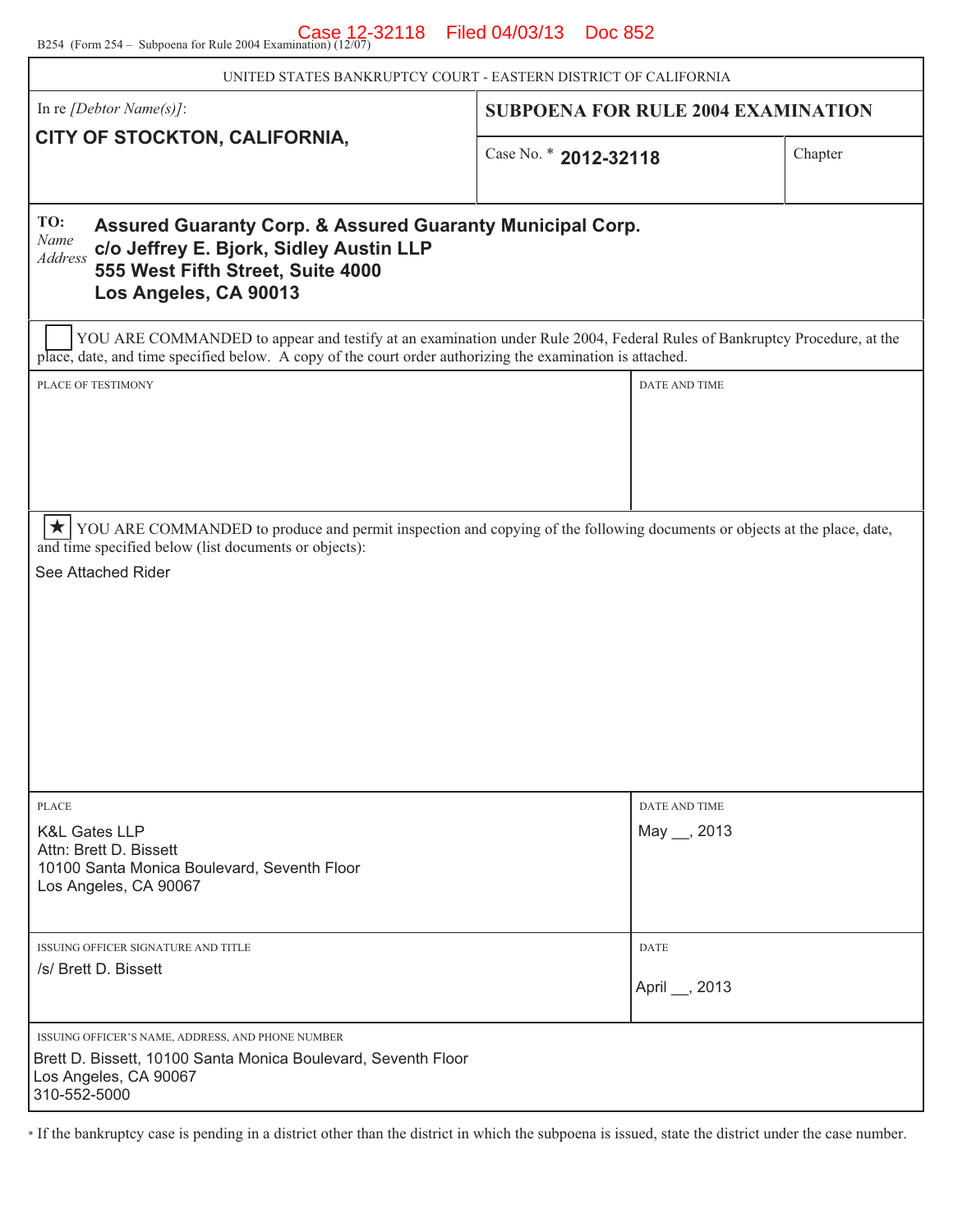#### PROOF OF SERVICE

|                        | <b>DATE</b> | PLACE |                          |
|------------------------|-------------|-------|--------------------------|
| <b>SERVED</b>          |             |       |                          |
| SERVED ON (PRINT NAME) |             |       | <b>MANNER OF SERVICE</b> |
| SERVED BY (PRINT NAME) |             |       | <b>TITLE</b>             |

## DECLARATION OF SERVER

I declare under penalty of perjury under the laws of the United States of America that the foregoing information contained in the Proof of Service is true and correct.

Executed on

DATE SIGNATURE OF SERVER

ADDRESS OF SERVER

Rule 45, Federal Rules of Civil Procedure, Subdivisions (c), (d), and (e), as amended on December 1, 2007, made applicable in cases under the Bankruptcy Code by Rule 9016, Federal Rules of Bankruptcy Procedure:

(c) Protecting a Person Subject to a Subpoena.

(1) Avoiding Undue Burden or Expense; Sanctions. A party or attorney responsible for issuing and serving a subpoena must take reasonable steps to avoid imposing undue burden or expense on a person subject to the subpoena. The issuing court must enforce this duty and impose an appropriate sanction — which may include lost earnings and reasonable attorney's fees — on a party or attorney who fails to comply

(A) Appearance Not Required. A person commanded to produce documents, electronically stored information, or tangible things, or to permit the inspection of premises, need not appear in person at the place of production or inspection unless also commanded to appear for a deposition, hearing, or trial.

(B) Objections. A person commanded to produce documents or tangible things or to permit inspection may serve on the party or attorney designated in the subpoena a written objection to inspecting, copying, testing or sampling any or all of the materials or to inspecting the premises — or to producing electronically stored information in the form or forms requested. The objection must be served before the earlier of the time specified for compliance or 14 days after the subpoena is served.<br>If an objection is made, the following rules apply:<br>(i) At any time, on notice to the commanded person, the serving pa

move the issuing court for an order compelling production or inspection.<br>(ii) These acts may be required only as directed in the order, and the order

must protect a person who is neither a party nor a party's officer from significant expense resulting from compliance.

(3) Quashing or Modifying a Subpoena. (A) When Required. On timely motion, the issuing court must quash or modify a subpoena that:

(i) fails to allow a reasonable time to comply;

(ii) requires a person who is neither a party nor a party's officer to travel more than 100 miles from where that person resides, is employed, or regularly transacts business in person — except that, subject to Rule 45(c)(3)(B)(iii), the person may be commanded to attend a trial

by traveling from any such place within the state where the trial is held;<br>
(iii) requires disclosure of privileged or other protected matter, if no<br>
exception or waiver applies; or exception or waiver applies; or<br>(iv) subjects a person to undue burden.

(B) When Permitted. To protect a person subject to or affected by a subpoena, the<br>issuing court may, on motion, quash or modify the subpoena if it requires:<br>(i) disclosing a trade secret or other confidential research, dev

commercial information;

(ii) disclosing an unretained expert's opinion or information that does not describe specific occurrences in dispute and results from the expert's study that was not requested by a party; or

(iii) a person who is neither a party nor a party's officer to incur substantial expense to travel more than 100 miles to attend trial

(C) Specifying Conditions as an Alternative. In the circumstances described in Rule 45(c)(3)(B), the court may, instead of quashing or modifying a subpoena, order appearance or

production under specified conditions if the serving party:<br>(i) shows a substantial need for the testimony or material that cannot be otherwise met without undue hardship; and

(ii) ensures that the subpoenaed person will be reasonably compensated.

(d) Duties in Responding to a Subpoena. (1) Producing Documents or Electronically Stored Information. These procedures apply to producing documents or electronically stored information:

(A) Documents. A person responding to a subpoena to produce documents must produce them as they are kept in the ordinary course of business or must organize and

label them to correspond to the categories in the demand. (B) Form for Producing Electronically Stored Information Not Specified. If a subpoena does not specify a form for producing electronically stored information, the person responding must produce it in a form or forms in which it is ordinarily maintained or in a reasonably usable form or forms.

(C) Electronically Stored Information Produced in Only One Form. The person responding need not produce the same electronically stored information in more than one form.

(D) Inaccessible Electronically Stored Information. The person responding need not provide discovery of electronically stored information from sources that the person identifies as not reasonably accessible because of undue burden or cost. On motion to compel discovery or for a protective order, the person responding must show that the information is not reasonably accessible because of undue burden or cost. If that showing is made, the court may nonetheless order discovery from such sources if the requesting party shows good cause, considering the limitations of Rule 26(b)(2)(C). The court may specify conditions for the

discovery. (2) Claiming Privilege or Protection.

(A) Information Withheld. A person withholding subpoenaed information under a claim that it is privileged or subject to protection as trial-preparation material must: (i) expressly make the claim; and

(ii) describe the nature of the withheld documents,

communications, or tangible things in a manner that, without revealing information itself privileged or protected, will enable the parties to assess the claim. (B) Information Produced. If information produced in response to a

subpoena is subject to a claim of privilege or of protection as trial-preparation material, the<br>person making the claim may notify any party that received the information of the claim and<br>the basis for it. After being noti determination of the claim. The person who produced the information must preserve the information until the claim is resolved.

(e) Contempt.

The issuing court may hold in contempt a person who, having been served, fails without adequate excuse to obey the subpoena. A nonparty's failure to obey must be excused if the subpoena purports to require the nonparty to attend or produce at a place outside the limits of Rule  $45(c)(3)(A)(ii)$ .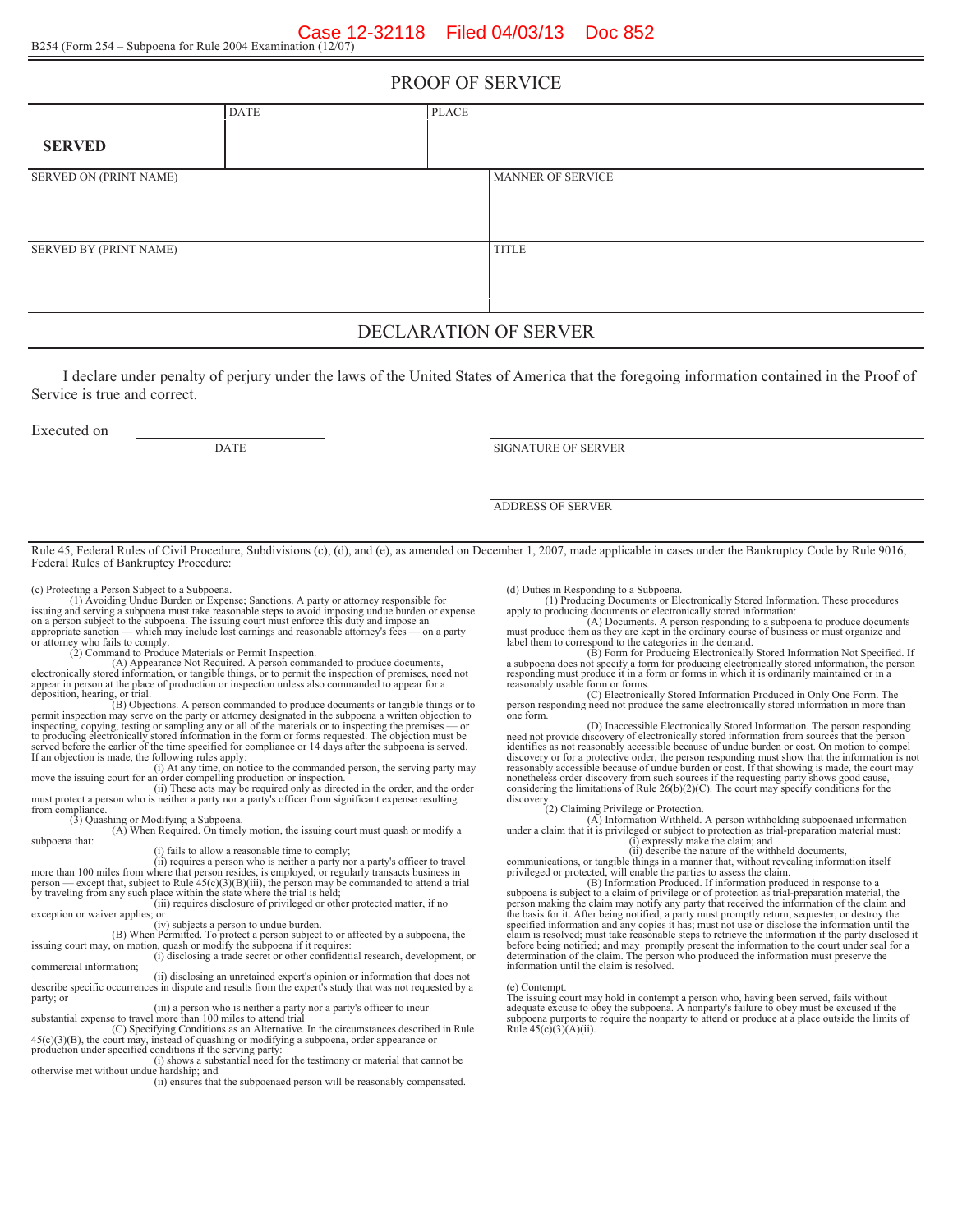#### **ATTACHMENT A**

#### **I. DEFINITIONS**

For purposes of these requests, the following definitions shall apply:

1. The term "Bond Insurance" means any insurance or other financial products offered by You in connection with municipal bond issuances or other types of municipal financing transactions.

2. The term "CalPERS" means the California Public Employees' Retirement System.

3. The term "Capital Markets Creditor" refers either individually or collectively to the following entities: (1) Assured Guaranty Corp. and Assured Guaranty Municipal Corp., including predecessor in interest Financial Security Assurance Inc.; (2) National Public Finance Guarantee Corporation, including Financial Guaranty Insurance Company and MBIA Inc. and its affiliates; (3) Franklin High Yield Tax Free Income Fund and Franklin Corporation High Yield Municipal Fund; and (4) Wells Fargo Bank, National Association, in its capacity as an indenture trustee.

4. The term "Communication" means, without limitation, all discussions, conversations, negotiations, agreements, understandings, meetings, telephone conversations, letters, notes, electronic mail, facsimile transmissions, memoranda, telegrams, advertisements, or other forms of information exchanged, whether oral, written, or electronic.

5. The term "Document" means, without limitation, writings of every kind, source, and authorship, both originals and oral non-identical copies thereof, in your possession, custody, or control, or known by you to exist, irrespective of whether the writing is one intended for or transmitted internally by you, or intended for or transmitted to any other Person, including, without limitation, any government agency, department, administrative entity, or personnel. The term shall include handwritten, typewritten, printed, photocopied, photographic, or recorded matter, as well as Electronically Stored Information. It shall include communications in words, symbols, pictures, sound recordings, films, tapes, and information stored in, or accessible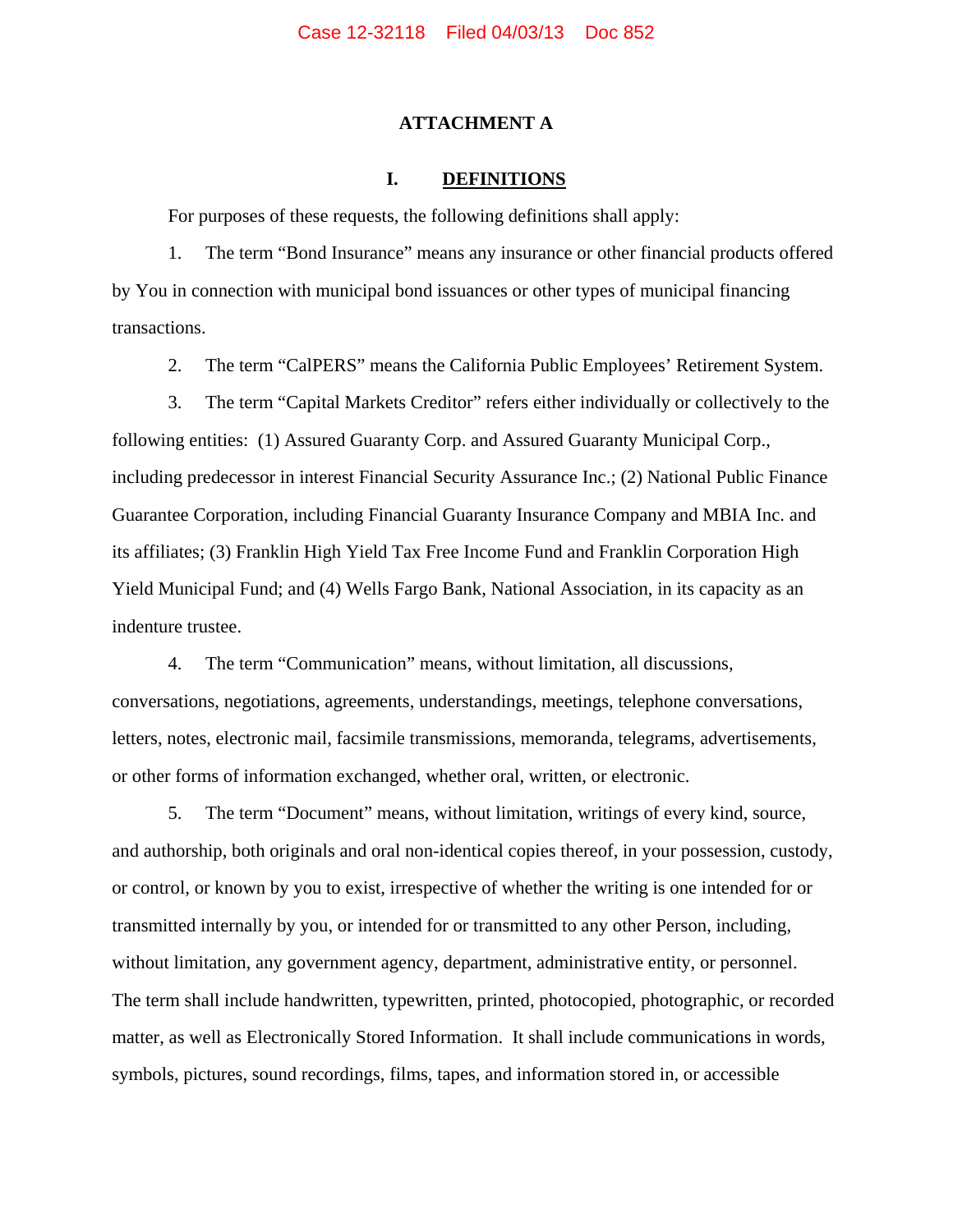through, computer or other information storage or retrieval systems, together with the codes and/or programming instructions and other materials necessary to understand and use such systems. For purposes of illustration, and not limitation, the term shall include: correspondence, including e-mail and facsimile transmissions; transcripts of testimony; letters; notes; reports; papers; files; books; other communications sent or received; diaries; calendars; logs, notes, or memoranda or telephonic or face-to-face conversations; drafts; work papers; agendas; bulletins; notices; circulars; announcements; instructions; schedules; minutes, summaries, notes, and other records and recordings of any conferences, meetings, visits, statements, interviews, or telephone conversations; bills, statements, and other records of obligations and expenditures; canceled checks, vouchers, receipts, and other records of payments; ledgers, journals, balance sheets, profit and loss statements, and other sources of financial data; analyses; statements; interviews; affidavits; printed matter (including published books, articles, speeches, and newspaper clippings); press releases; charts; drawings; specifications; manuals; brochures; parts lists; memoranda of all kinds to and from any Person, technical and engineering reports, evaluations, advice, recommendations, commentaries, conclusions, studies, testings, manuals, procedures, data, reports, and results; records of administrative, technical, and financial actions taken or recommended; and all other writings, the contents of which relate to, discuss, consider, or otherwise refer to the subject matter of the particular discovery requested.

6. "Electronically Stored Information" or "ESI" shall include sound recordings, images, and other data or data compilations stored in any medium from which information can be obtained, translated into reasonably usable form, including any original, reproduction, duplicates or earlier versions, whether or not containing material or non-material changes or alterations of earlier or duplicate versions of the ESI and whether or not in tangible or electronic form.

7. The term "Financial Condition" means the status of a Person's assets, liabilities and equity positions, often described in a financial statement.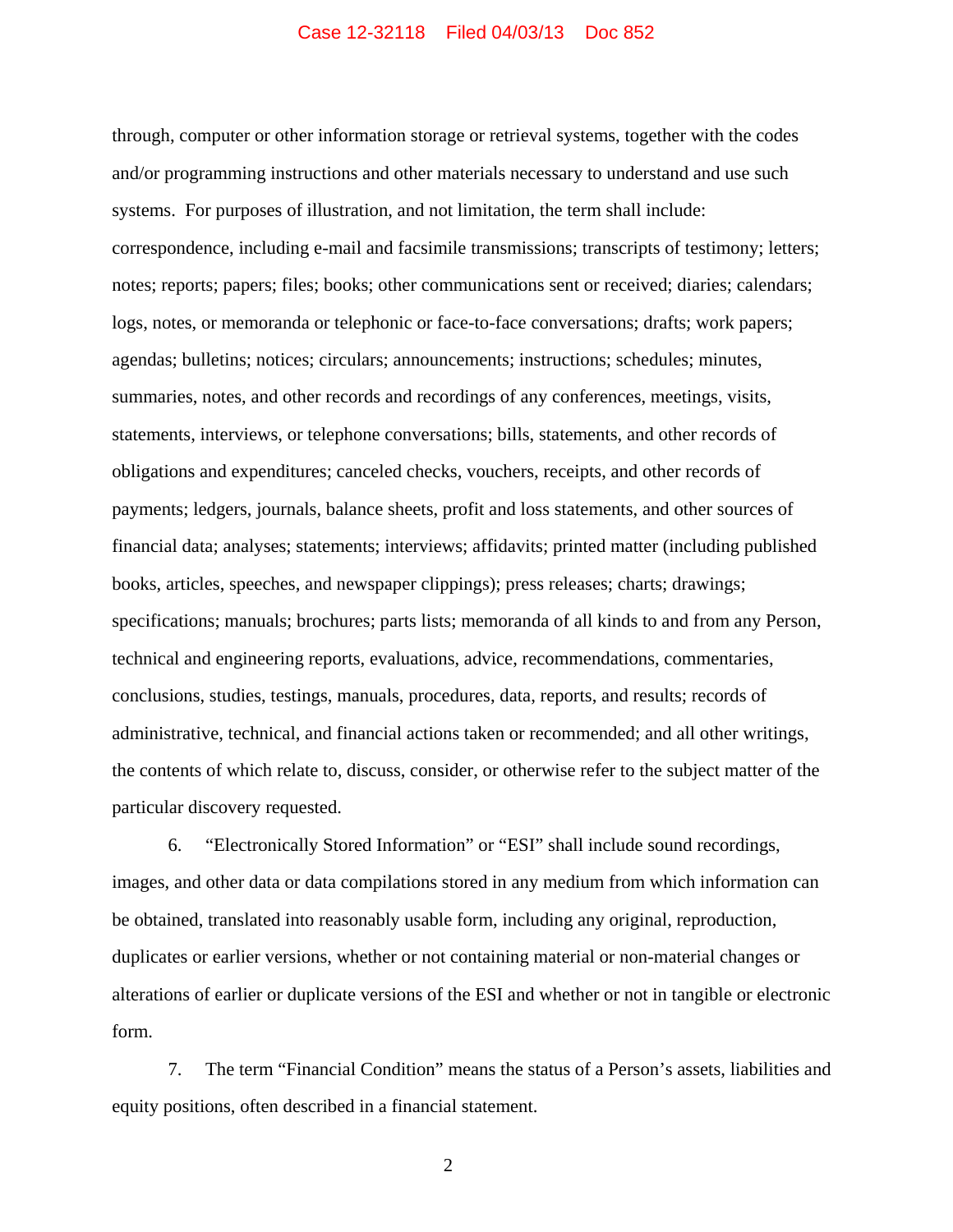8. The term "Insured Bonds" means the following municipal bond issues:

| <b>Issue</b>                                                                                     | Original<br><b>Principal</b><br><b>Amount</b> |
|--------------------------------------------------------------------------------------------------|-----------------------------------------------|
| 2007 Taxable Pension Obligation Bonds, Series A and<br>Series B                                  | \$125,310,000.00                              |
| 2007 – Stockton Public Financing Authority Variable<br>Rate Demand Lease Revenue Bonds (Building | 2007 Series A - \$36,500,000                  |
| Acquisition Financing Project), 2007, 2007 Series A and<br>2007 B Taxable                        | 2007 Series B Taxable -<br>\$4,270,000        |

9. The term "Municipality" shall have the meaning provided in § 101(40) of title 11 of the United State Code,

10. The term "Pension Obligation Bond" refers to the 2007 Taxable Pension Obligation Bond, Series A and Series B.

11. The term "Person" includes any natural or legal person, including but not limited to any public entity, partnership, corporation, association, firm, trust, joint venture, agency, board, authority, commission, Municipality, or other such entity.

12. The term "Rating" means a credit rating provided by a Rating Agency, such as "AAA" or "Aaa."

13. The term "Rating Agency" means any bond rating agency, including Moody's Investors Service, Inc., a/k/a Moody's Analytics, Inc., a/k/a Moody's and/or its predecessors, their affiliates and licensors and Standard & Poor's Financial Services LLC, a subsidiary of The McGraw-Hill Companies, Inc, a/k/a S&P and/or a/k/a Standard & Poor's Ratings Services, and/or its predecessors, their affiliates, and licensors.

14. The term "Stockton" means the City of Stockton, California, together with its affiliated agencies or instrumentalities, employees, officers, agents, financial advisors or other professionals, and elected or appointed officials, including but not limited to (a) the Stockton City Council, any member of the City Council, together with its affiliated agencies or instrumentalities, employees, officers, agents, and elected or appointed officials; (b) the Stockton Public Financing Authority, together with its affiliated agencies or instrumentalities,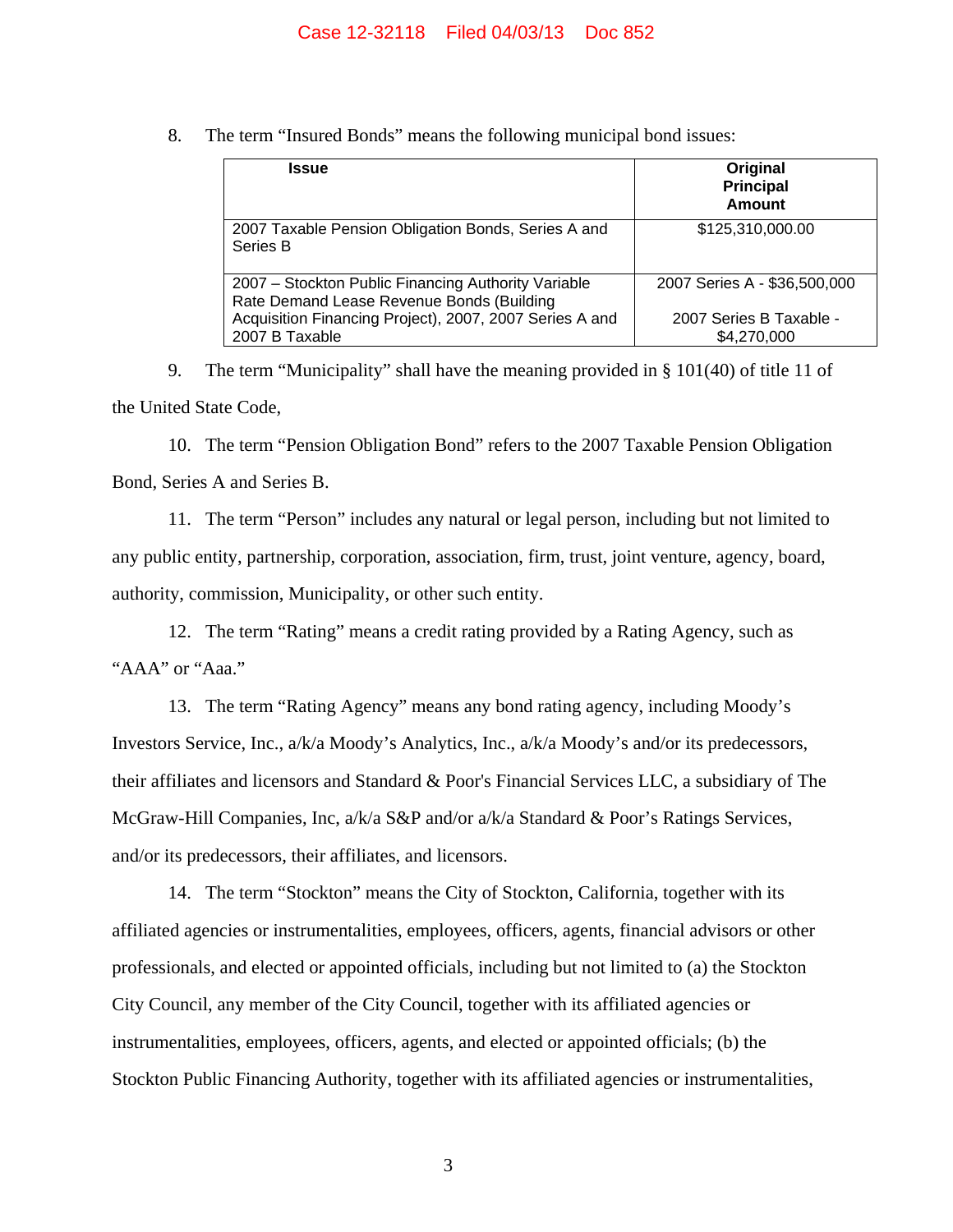employees, officers, agents, and elected or appointed officials, and (c) the Redevelopment Authority of the City of Stockton, together with its affiliated agencies or instrumentalities, employees, officers, agents, and elected or appointed officials.

15. The term "Stockton Chapter 9 Case" refers to In Re City of Stockton, Case No. 12- 32118 (Bankr. E.D. Cal.).

16. "Underwriter" means any securities dealer involved in any way in bringing or attempting to bring any municipal bonds or other municipal financial products to market.

17. "You" and "Your" means Assured Guaranty Corp. and Assured Guaranty Municipal Corp. and all of their agents, employees, representatives, beneficiaries, attorneys, advisors, predecessors in interest, successors, assigns, officers, directors, partners, shareholders, associates, members, parents, subsidiaries, and affiliates.

## **II. INSTRUCTIONS**

1. The words "and" and "or" shall be construed conjuctively or disjunctively as necessary to make the request inclusive rather than exclusive.

2. The word "any" means all and the word "all" means any. The words "any" and "all" shall be construed as necessary to make a request inclusive rather than exclusive.

3. The terms "referring to," "relating to," "regarding," and "concerning" as used herein are to be broadly construed and shall mean, without limitation, comprising, constituting, reflecting, regarding, containing quantitative data relating to, pertaining to, commenting upon, indicating, showing, describing, evidencing, discussing, mentioning, embodying, supporting, or computing.

4. The terms "including," "include" or "includes" mean including without limitation.

5. Any noun used in the singular form shall be construed and applied so as to include the plural form also, and vice versa.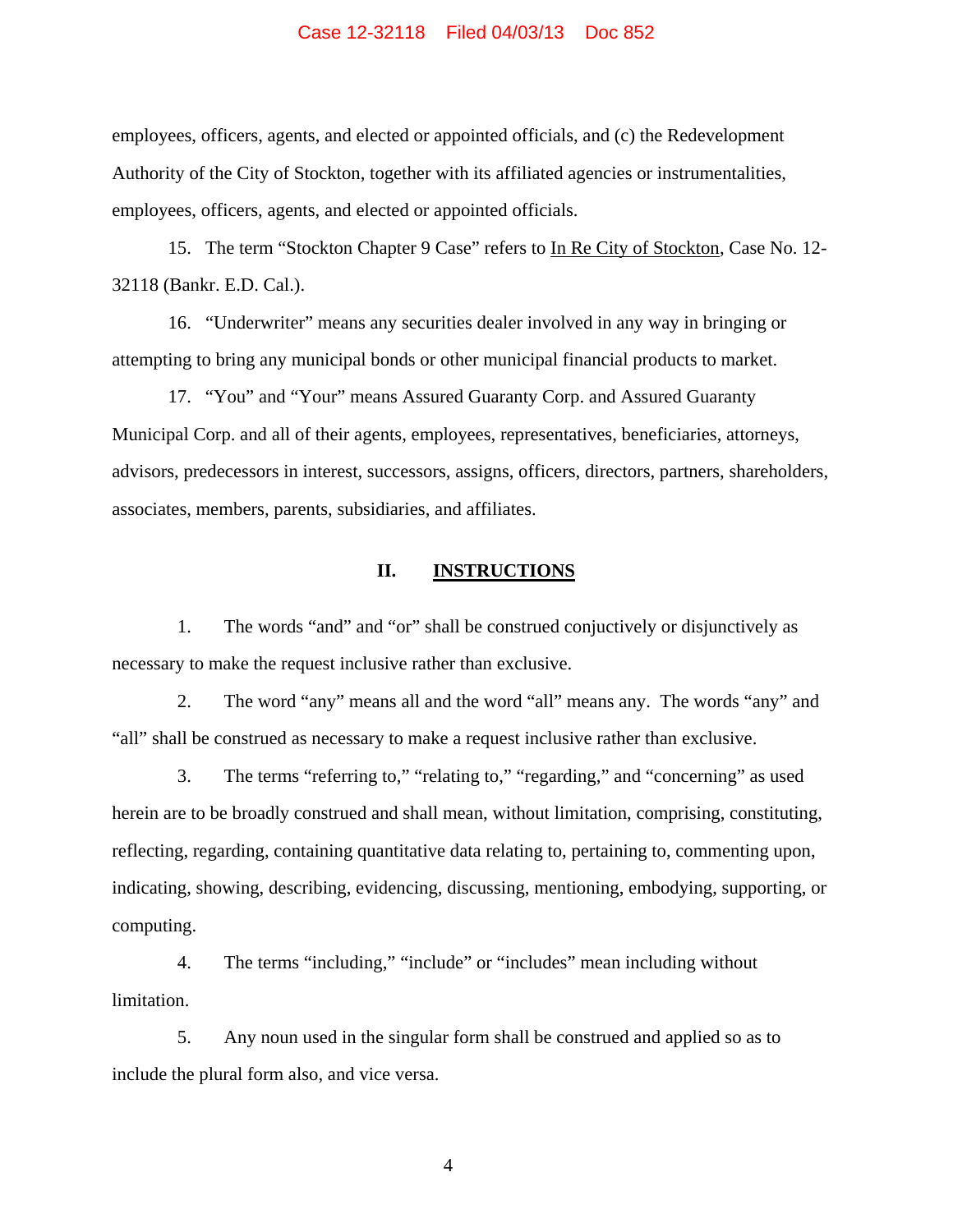6. Each Document request should be considered as including a request for separate production of all copies, drafts, and prior or superseded versions of the Document that differ in any respect from the original or from each other (e.g., by reason of differences in form or content or by reason of handwritten notes or comments having been added to one copy of the Document but other copies). If Documents responsive to any request herein have previously been produced by You in response to a discovery request issued by Stockton in the Stockton Chapter 9 Case, such Documents do not need to be produced again in response to the requests herein; provided, however, Your response should make it clear that You have previously produced to Stockton any or all Documents responsive to a particular request herein and you provide the bates numbers for each such document.

7. In responding to this subpoena, You are requested to produce all Documents in Your possession, custody, or control, wherever located, including any Document available to You upon request from Your parents, affiliates, subsidiaries, employees, officers, directors, attorneys, accountants, advisors, consultants, private investigators, or other agents or persons acting or purporting to act on Your behalf.

8. All Documents produced in response to this subpoena should be produced as maintained in the ordinary course of business. Your responses should indicate, by bates number or other appropriate means, which Documents are responsive to each Document request.

9. Responsive ESI shall be produced in single page Tagged Image File Format ("TIFF") with multi-page optical character recognition ("OCR") in accordance with the K&L Gates Production Requirements for Native Documents (Appendix A) and the K&L Gates production Requirements for TIFFed Documents (Appendix B). Responsive hard copy documents shall be produced in TIFF format in accordance with Exhibit B. Spreadsheets and other structured data (i.e., database files) shall be produced in native format.

10. If any part of a Document is responsive to any request herein, produce the entire Document, including any attachments or exhibits.

11. If You are not producing any Documents in response to any of the requests

 $\overline{5}$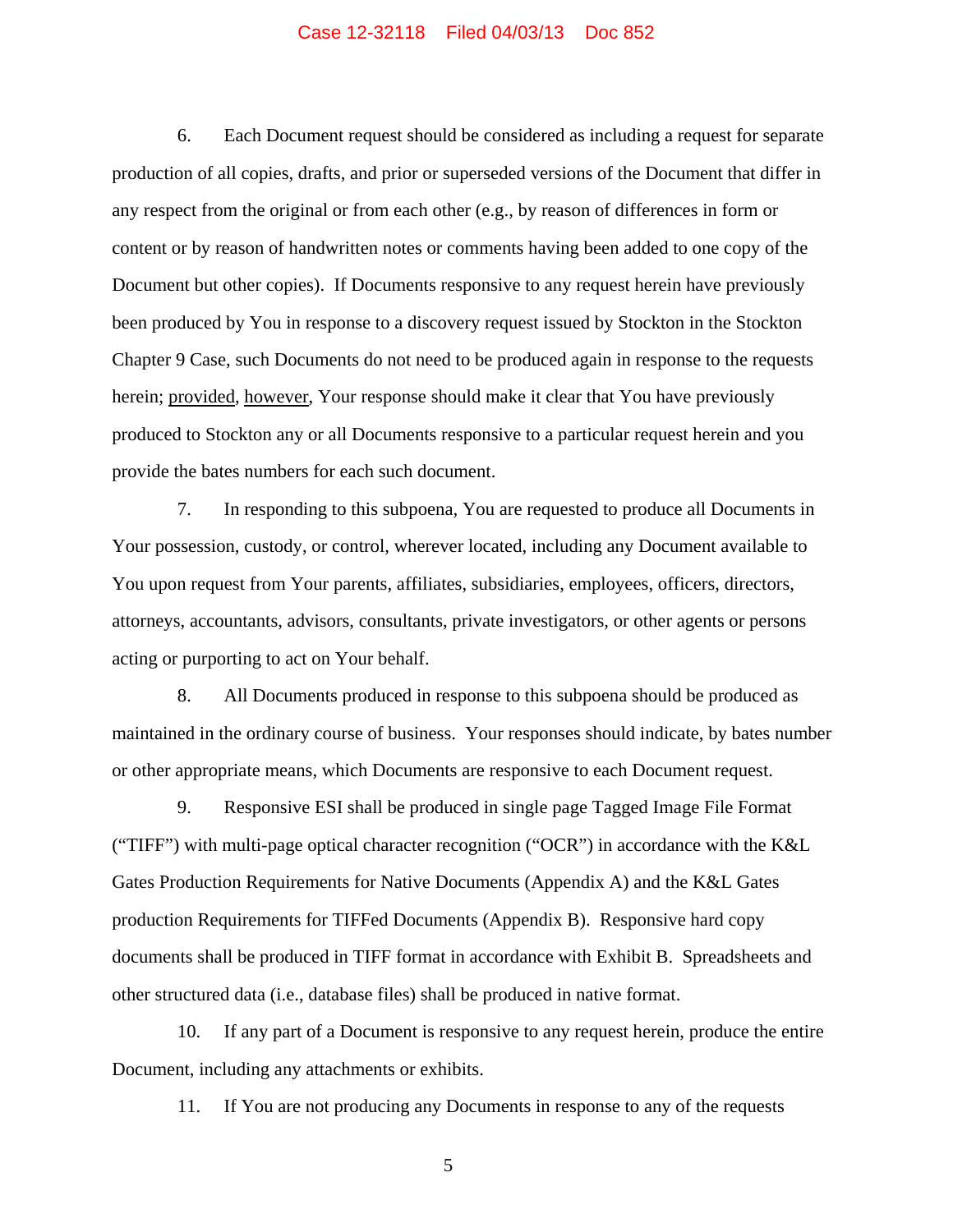herein, Your response should make it clear that You are not producing any Documents in response to that request.

12. If You seek to withhold any Documents on an assertion of privilege, You must provide a statement of the claim of privilege and all facts relied upon in support of that assertion, along with a privilege log listing all Documents withheld or redacted on grounds of privilege, with the log entry for each withheld or redacted d Document listing the author of the Document, all recipients of the Document (whether directly or via a 'cc' or 'bcc'), the date of the Document's creation, the title of the Document, a description of the Document sufficient to evaluate the claim of privilege asserted, and the nature of the privilege(s) asserted (*e.g.,* attorney-client privilege, work product, etc.).

13. If only a part of a request is objectionable, the response shall identify with particularity any Document or other tangible thing falling within any category of item in the request to which an objection is being made, and shall set forth clearly the extent of and the specific ground for the objection.

14. Each request shall be construed independently, and no request shall be viewed as limiting the scope of any other request.

15. Unless a different time is specified, the relevant time period for each request is June 1, 2002, through the date of this subpoena.

#### **III. DOCUMENTS REQUESTED**

1. Any Documents evidencing or constituting a Communication between and among You and any of the following: (i) Stockton, (ii) any Underwriter; (iii) any Ratings Agency; and (iv) Capital Markets Creditor concerning the Insured Bonds or Bond Insurance for the Insured Bonds, including transcripts, closing books, marketing materials, solicitations to provide Bond Insurance on the Insured Bonds, or meeting transcripts.

2. All Documents and/or Communications concerning the actual, expected, and possible impact of insurance on the Rating of the Insured Bonds or interest rates payable on the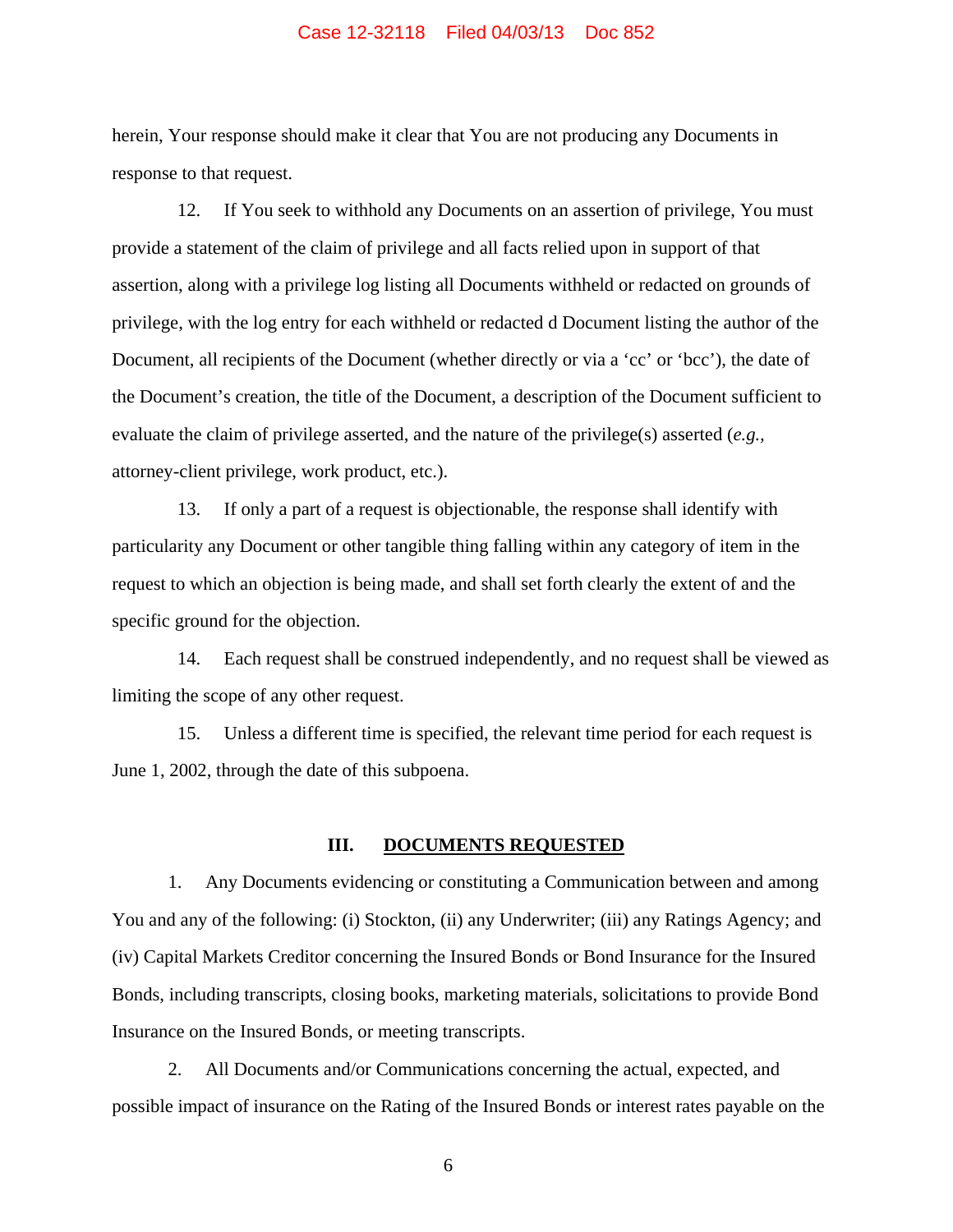Insured Bonds, including, without limitation, Documents concerning the "shadow rating" of the Insured Bonds, reflecting potential Ratings in the absence of Bond Insurance, or the Rating of municipal bonds as compared with corporate bonds.

3. All Documents concerning Your Financial Condition, including financial statements, tax returns, earnings reports, 10-K and 10-Q filings, investor prospectuses, annual and quarterly statutory reports, operating supplements, and analyses related thereto.

4. All Documents and/or Communications that refer or relate to Your marketing of Bond Insurance generally (*i.e.,* not limited to the Bond Insurance provided with respect to the Insured Bonds), including copies of the actual materials and any drafts of or Communications relating to any such materials.

5. Any Documents evidencing any payments made by You to any Person relating to the Insured Bonds.

6. All Documents evidencing or constituting a Communication or statement, formal or informal, between You and any Person, including any Capital Markets Creditor, other than Stockton, including news media, regarding or concerning the Insured Bonds, CalPERS, the Stockton Chapter 9 Case, or "zero loss" contingencies.

7. All Documents reflecting, evidencing, or analyzing the risk of default by Stockton on any of the Insured Bonds, including any Documents concerning (i) the financial condition of Stockton; (ii) Your analyses of the potential need to make any payments on claims on the Insured Bonds; (iii) Your analyses of the potential need to draw from any reserve on account of the Insured Bonds; (iv) Your underwriting, supporting analyses, and diligence with respect to the Insured Bonds and Bond Insurance; (v) Your surveillance reviews and minutes of any surveillance committee and/or loss committee meetings concerning the Insured Bonds; (vi) actual or potential payment deferrals by Stockton with respect to the Insured Bonds; and (vii) the Financial Condition and/or investment portfolio of CalPERS.

8. All Documents reflecting or relating to any due diligence that You conducted, including due diligence relating to Stockton and/or CalPERS, before insuring the Pension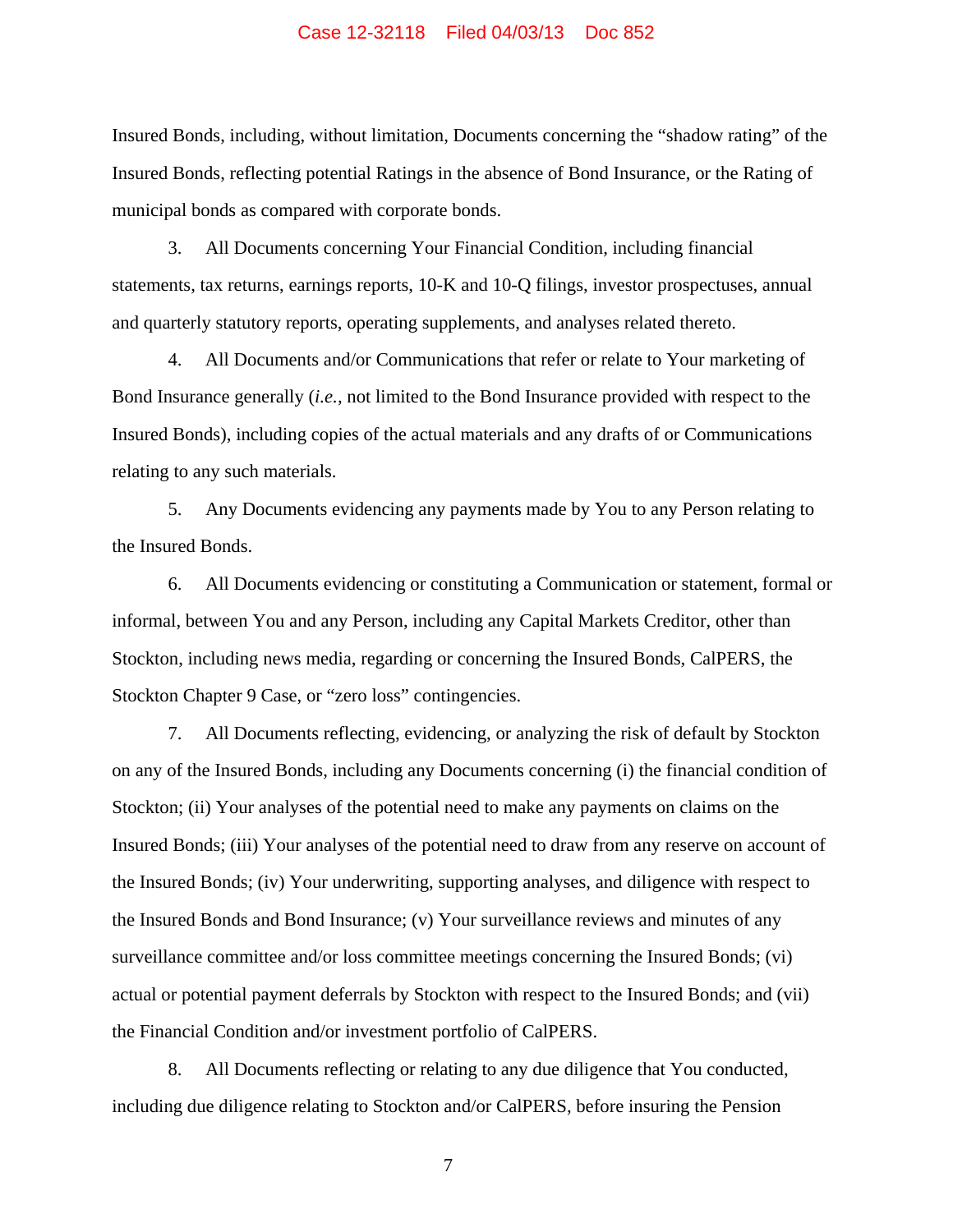Obligation Bond.

9. All Documents reflecting all payments, including projected payments, to or for the benefit of the holders of the Insured Bonds.

10. Any court judgments concerning the Insured Bonds.

11. All Documents reflecting any review or analysis of the liability of Stockton or any municipality in California to CalPERS, but not limited to, any analysis of the priority of CalPERS' claim in a chapter 9 bankruptcy filed by Stockton or any municipality in California.

12. All Documents concerning Your claims and rights in the Stockton Chapter 9 Case or any other chapter 9 municipal bankruptcy case.

13. All Documents reflecting the exposure of any Person that provides Bond Insurance to subprime mortgages, mortgage-backed securities (MBS) or collateralized debt obligations (CDOs).

14. All Documents reflecting or relating to the Rating of any Person that provides Bond Insurance or Rating of any Insured Bond from any Rating Agency and the basis for any such Rating.

15. Any distribution lists prepared in relation to the Insured Bonds.

16. All Documents constituting or concerning communications between or among You, any Underwriter or any Rating Agency regarding the Rating of municipal bonds as compared with corporate bonds.

17. All Documents regarding or relating to Communications between You and any municipal, state, or federal elected officials, staffers, committees, agencies, or administrative bodies concerning public employee pensions.

18. All Documents relating to the decision by You not to modify adjust or reduce Stockton's obligations to You, including Communications between or among You, any Underwriter and/or any Capital Markets Creditor regarding modifying, adjusting or reducing Stockton's obligations to You.

19. All Documents provided to, or relied upon in any way by, any expert that You have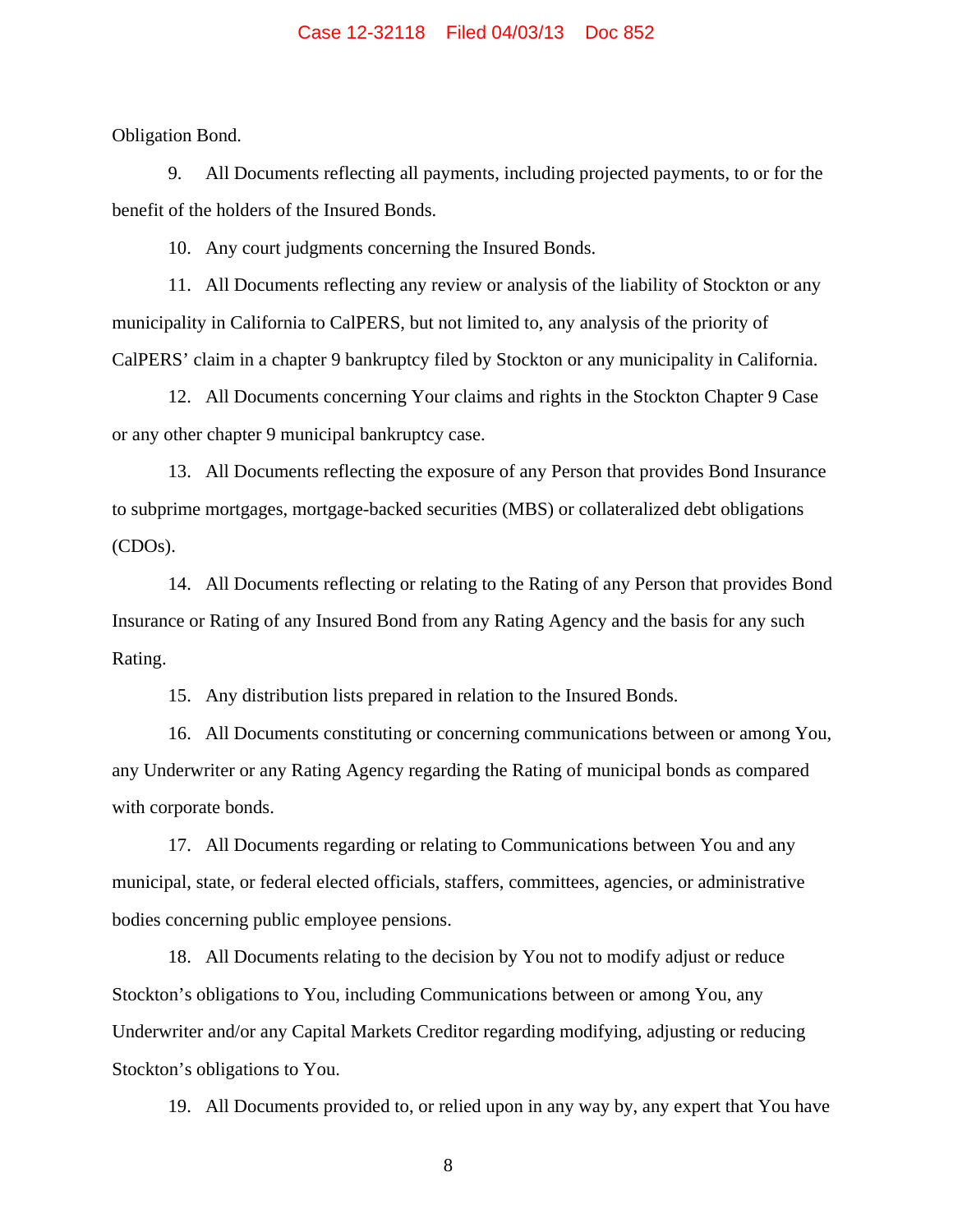retained in this matter, including but not limited to draft expert reports and/or calculations.

20. All Communications between You and any expert that You have retained in this matter that relates in any way to this proceeding.

21. A listing or other Documents that identify: (i) all bond insurance policies that You have ever (*i.e.,* including the time-frame prior to June 1, 2002) offered or provided with respect to bonds issued by any Municipality other than Stockton; (ii) the premiums charged for all bond insurance policies ever issued by You with respect to bonds issued by any Municipality other than Stockton; and (iii) all claims ever paid by You under any insurance policies issued with respect to bonds issued by any Municipality other than Stockton

22. A listing of Documents that identify all bond insurance policies, including those issued by You, that relate in any way to pension obligations.

23. To the extent permissible under applicable court rulings, all Documents relating to Your participation in the AB 506 Mediation Process, including all Communications between You and any Person, including Stockton and/or Capital Markets Creditors, regarding the AB 506 Mediation Process, or Documents regarding discussions or negotiations about Stockton's obligations to You.

24. A list of all current and former members of Your Board of Directors and Executive Committee, and list of all compensation, including salary, incentives, benefits, and bonuses, paid to each member of your Board of Directors and Executive Committee on a year-by-year basis.

25. Communications with any Municipality, Underwriter and/or other Person, including but not limited to any Capital Markets Creditor, regarding any chapter 9 bankruptcy proceeding.

26. All Documents constituting or evidencing a transcript of any investor calls at which Stockton, the Insured Bonds, or any chapter 9 bankruptcy proceeding were discussed.

27. Any listing or other Documents identifying any chapter 9 bankruptcy proceeding in which You have or previously had a potential claim, whether or not such claim was formally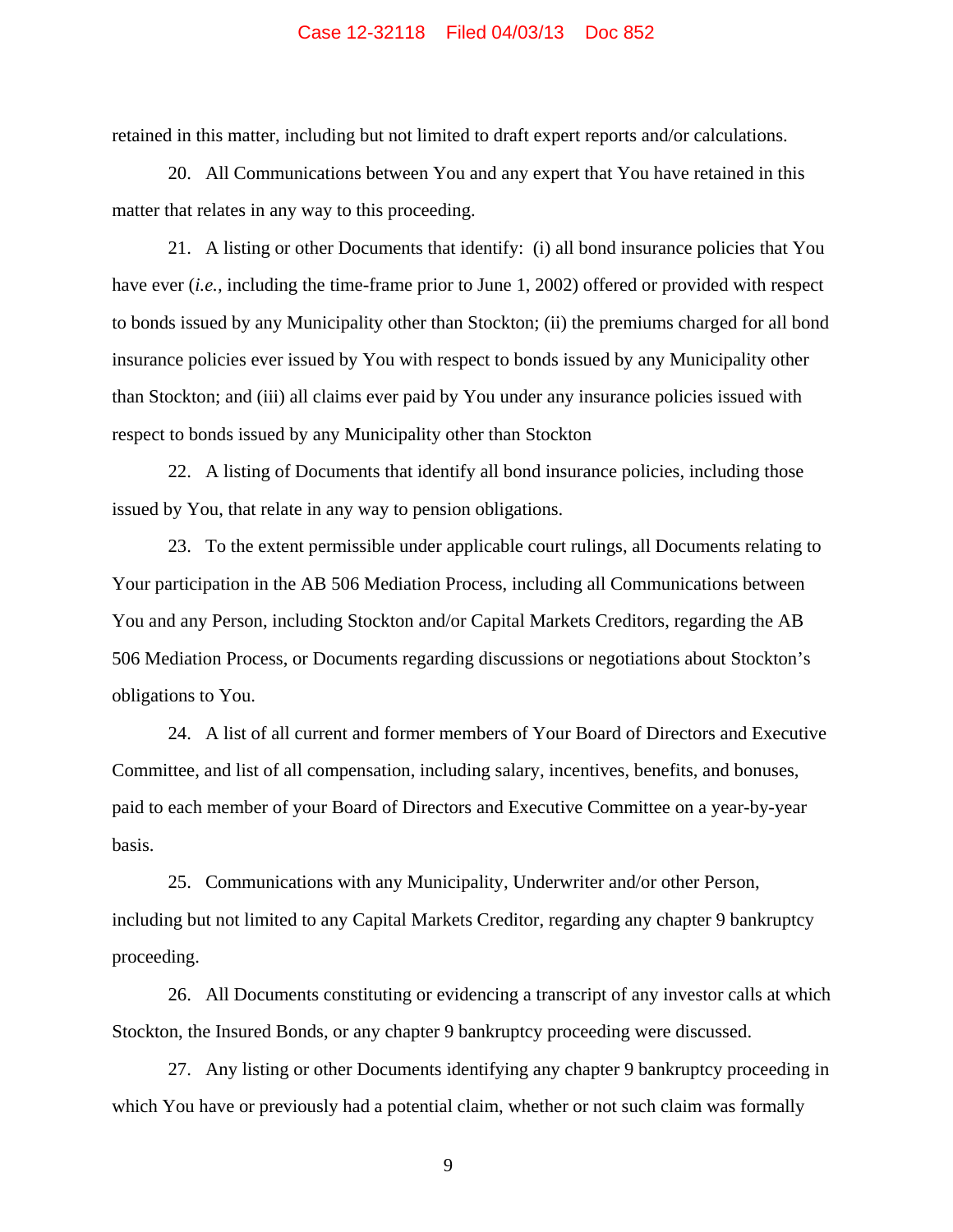asserted.

28. All Documents relating to your press release of November 10, 2011, entitled "Statement on Jefferson County, Alabama," including but not limited to the statement that "investors in Jefferson County bonds insured directly by AGM remain fully protected by our unconditional and irrevocable guaranty of scheduled payments or principal and interest when due. This commitment is backed by our strong capital base."

29. All Documents relating to your press release of November 10, 2011, entitled "Letter to Mayor of Harrisburg, Pennsylvania," which attached a letter written by Ms. Holly Horn, Chief Surveillance Officer of Public Finance Assured Guaranty, including but not limited to the statement "These actions further underscore the City Council's continuing unwillingness to negotiate in good faith."

30. All Documents relating to your press release of April 13, 2012, entitled "Response to Moody's March 20, 2012 Announcement Concerning Assured Guaranty's Ratings," including but not limited to the statement "[W]e do not believe that a potential downgrade based primarily on concerns about origination volume and future margins (neither of which are relevant to a financial guarantor's financial strength rating) appropriately reflects Assured Guaranty's fundamental claims-paying ability, or would be in the best interest of insured bondholders—or the financial markets in general."

31. All Documents relating to your press release of June 29, 2012, entitled "Statement from Assured Guaranty Regarding City of Stockton, California Filing for Bankruptcy," including but not limited to the statement "investors in Stockton bonds insured by AGM and AGC remain fully protected under our unconditional and irrevocable guaranty to pay scheduled principal and interest in full and on time. This commitment is backed by Assured Guaranty's strong consolidated claims-paying resources over \$13 billion."

32. All Documents relating to your press release of August 1, 2012, entitled "Statement on Stockton, California," including but not limited to the statement "The inescapable conclusion is that holders of the Pension Bonds and Assured Guaranty are being unfairly targeted for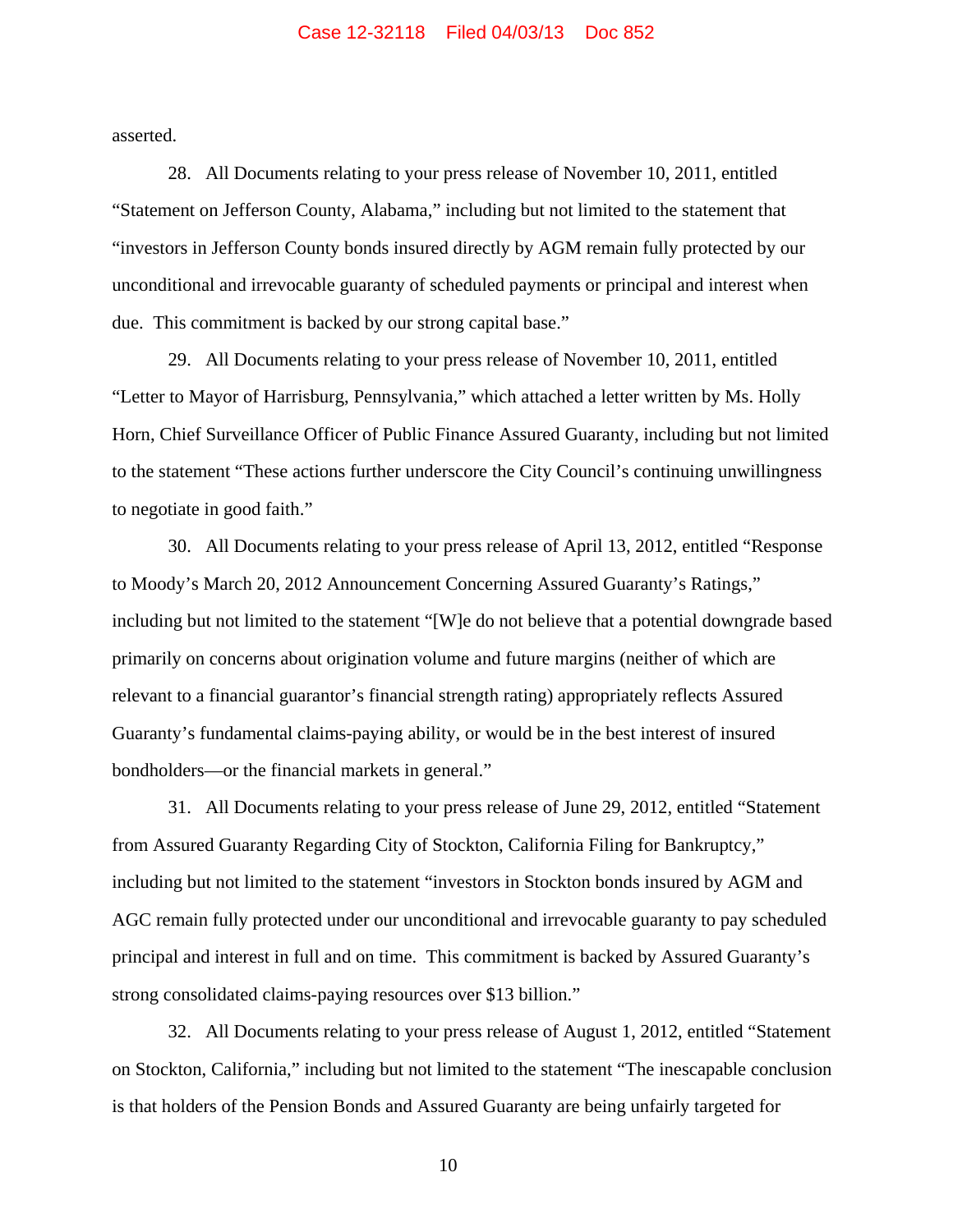permanent impairment while similarly situated creditors are not. Clearly, Stockton's 'Ask' in relation to the Pension Bonds is fundamentally unfair, discriminatory relative to its other personnel costs and inconsistent with chapter 9's strict requirements for plan confirmation."

33. All Documents relating to your press release of August 9, 2012, entitled "Assured Guaranty Ltd. Reports Results for Second Quarter 2012," including but not limited to the statement made by Dominic Frederico, President and CEO, "In U.S. public finance, we continued to honor our value proposition by providing protection to holders of insured bonds, including those of distressed municipalities such as Harrisburg, Jefferson County and Stockton."

34. All Documents relating to your Earnings Conference Call of August 10, 2012, including but not limited to the statement made by Mr. Frederico that "Stockton's attempt to transfer the cost of fundamental mismanagement principally to the capital markets creditors is a contortion of the bankruptcy process. Further, discriminating against bondholders will not solve the city's problem because debt service is only 8% of general fund expenditures while personnel costs comprise 68% of the City's projected expenses. In short, we are not the problem and therefore cannot be the solution."

35. All Documents relating to Your June 14, 2012 letter sent to Stockton regarding the Insured Bonds, including the particular assertions therein that Your claim would "permit the City to construct a viable plan to avoid bankruptcy."

36. All Documents relating to the interview given by Mr. Dominic Federico and/or Mr. Wilbur Ross to CNBC on Tuesday, August 14, 2012, publicly available at http://video.cnbc.com/gallery/?video=3000108534, including but not limited to (1) preparations for the interview; (2) the statement that Your products and services are "very different" from "credit insurance;" (3) the statement that "you are already investment grade when we decide to insure you so its not really a credit issue;" (4) that You have "insured 11,000 unique municipal risks . . . and we evaluate credit risk to pay a claim on 11 of them. We're currently paying claims on three of them out of a budget;" and, (5) "so in California, there is a law that says they're guaranteed to pay the obligation of the pension, but it does not specify the amount, so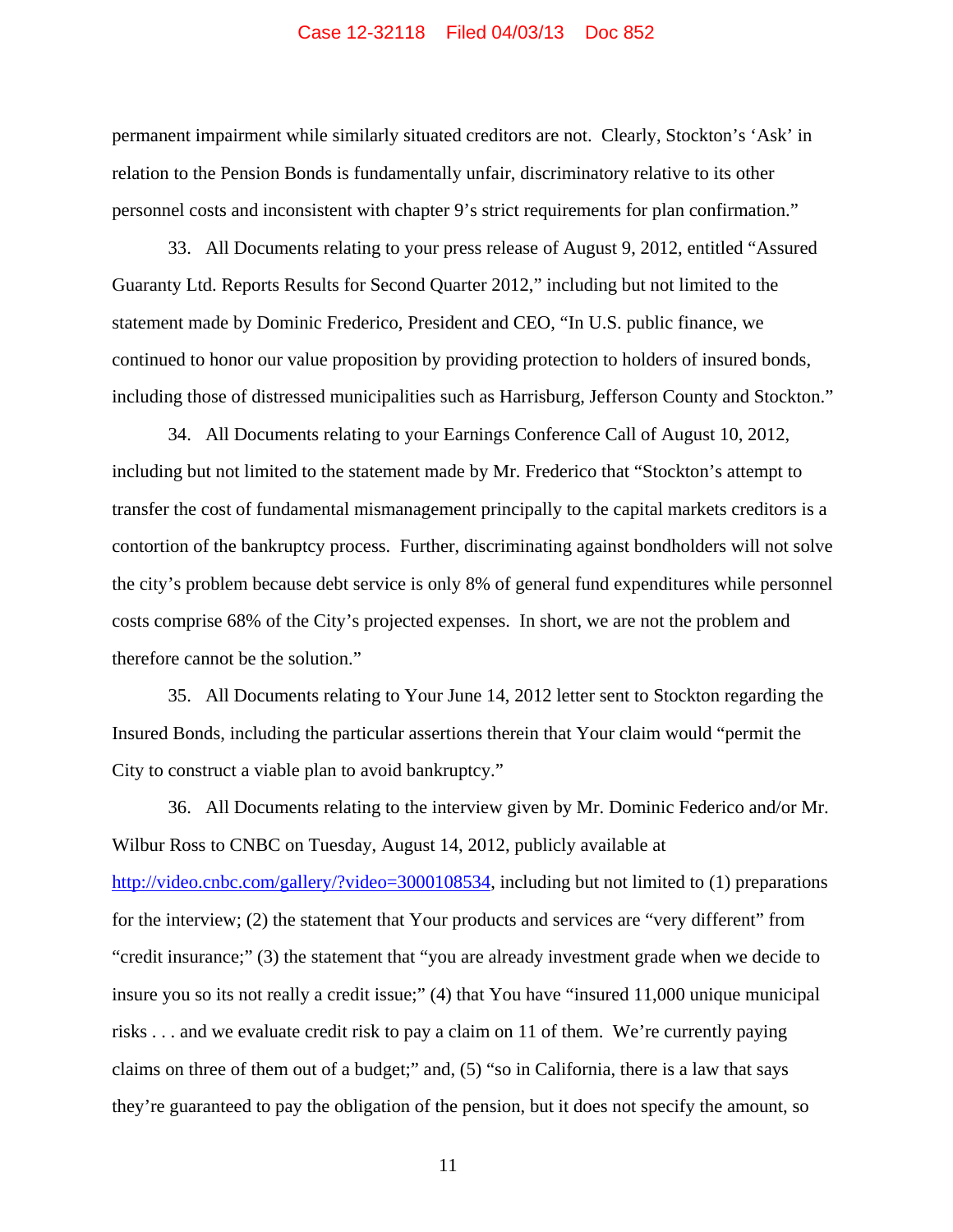you really have to break it down."

37. All Documents relating to the statement in Your August 8, 2012 submission in the Stockton Chapter 9 case, entitled "Preliminary Objection of Assured Guaranty Corp. and Assured Guaranty Municipal Corp. to Debtor's Chapter 9 Petition and Statement of Qualifications, at page 18, which states: "Assured will demonstrate, if need be, that the Pension Obligations Bonds and the CalPERS contract have the same legal character as a matter of California law, evidenced by a California judgment the City itself sought, and that the Pension Obligation Bonds and the CalPERS contract evidence one and the same underlying obligation – the UAAL."

38. All Documents relating to any litigation brought by You, directly or indirectly, against Stockton.

39. All minutes from meetings of Your Board of Directors or Your Executive Committee in which pensions or chapter 9 bankruptcies, including but not limited to the Stockton Chapter 9 Case, were discussed.

40. All Documents relating to Your contention that CalPERS is the largest creditor in the Stockton Chapter 9 Case.

41. All Documents relating to Your understanding of the term "impairment" as You have used it with respect to CalPERS.

42. All Documents relating to Your contention that You are being treated "unfairly" in the Stockton Chapter 9 Case.

43. All Documents relating to any statements made by any member of Your Board of Directors or Executive Committee regarding pensions.

44. All Documents relating to any review or analysis by You of Your expected recovery in the Stockton Chapter 9 Case, with and without impairment of CalPERS.

45. All Documents reflecting any review or analysis by You of Stockton's ability to adopt an alternative defined benefit plan.

46. All Documents relating to your decision to not pay for any costs of the AB 506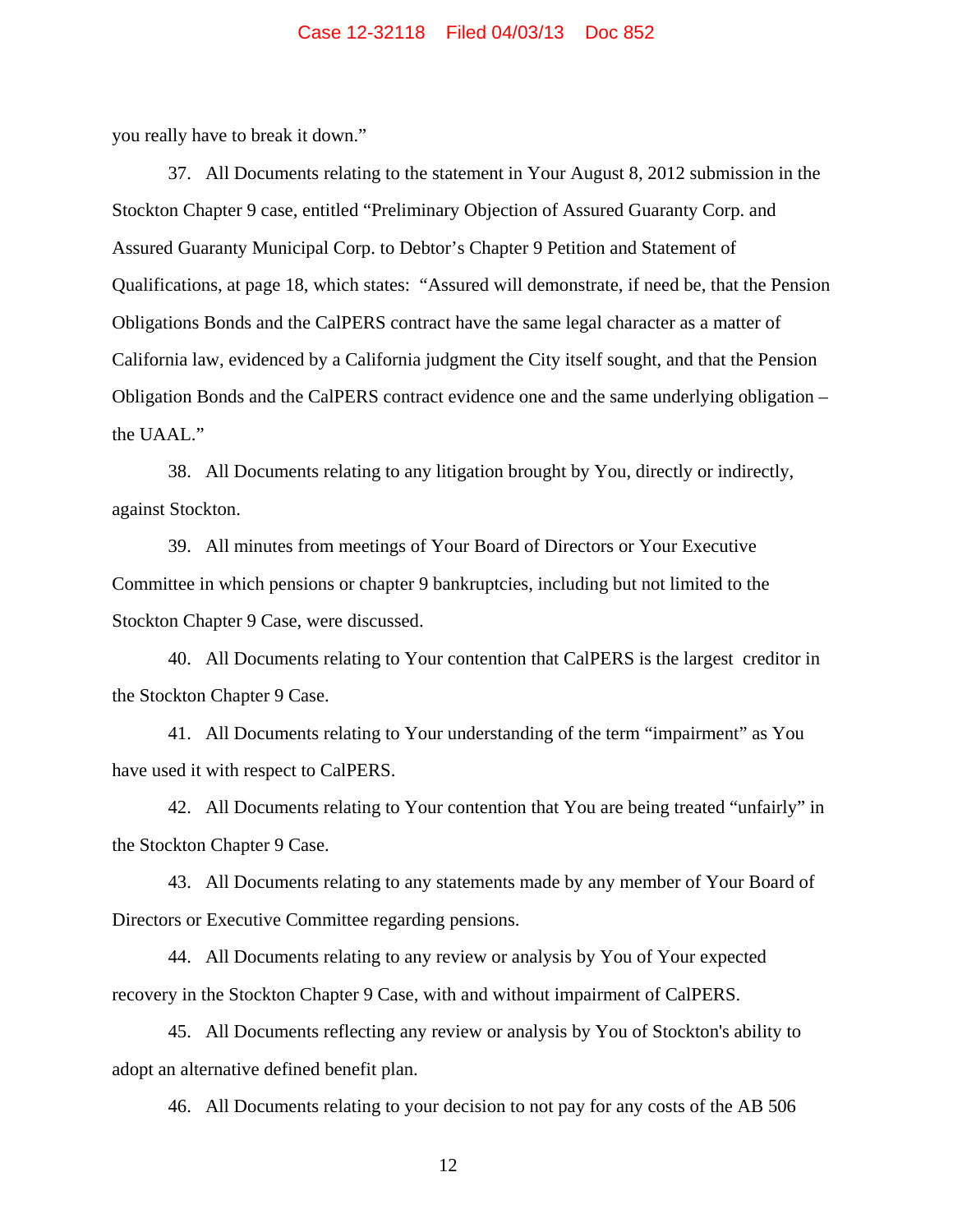Mediation Process as required by Cal Gov Code §53760.3(s).

47. All Documents relating to your contentions that Assured has provided a significant financial benefit to Stockton and that bond insurance creates a long-term relationship between the bond insurer and a municipality.

48. An organizational chart showing Your relationship with any parent, subsidiary, sister, or otherwise affiliated entity.

49. All Documents constituting formation documents for any of Your parent, subsidiary, sister, or otherwise affiliated entities.

50. All Documents relating to analysis of the ability of revenue generated by the office building and parking structure located at 400 E. Main St., Stockton, CA to fund payments on the Insured Bonds, including but not limited to any appraisals or valuations.

51. All documents relating to your contention that Stockton "benefitted from Assured's Superior credit rating."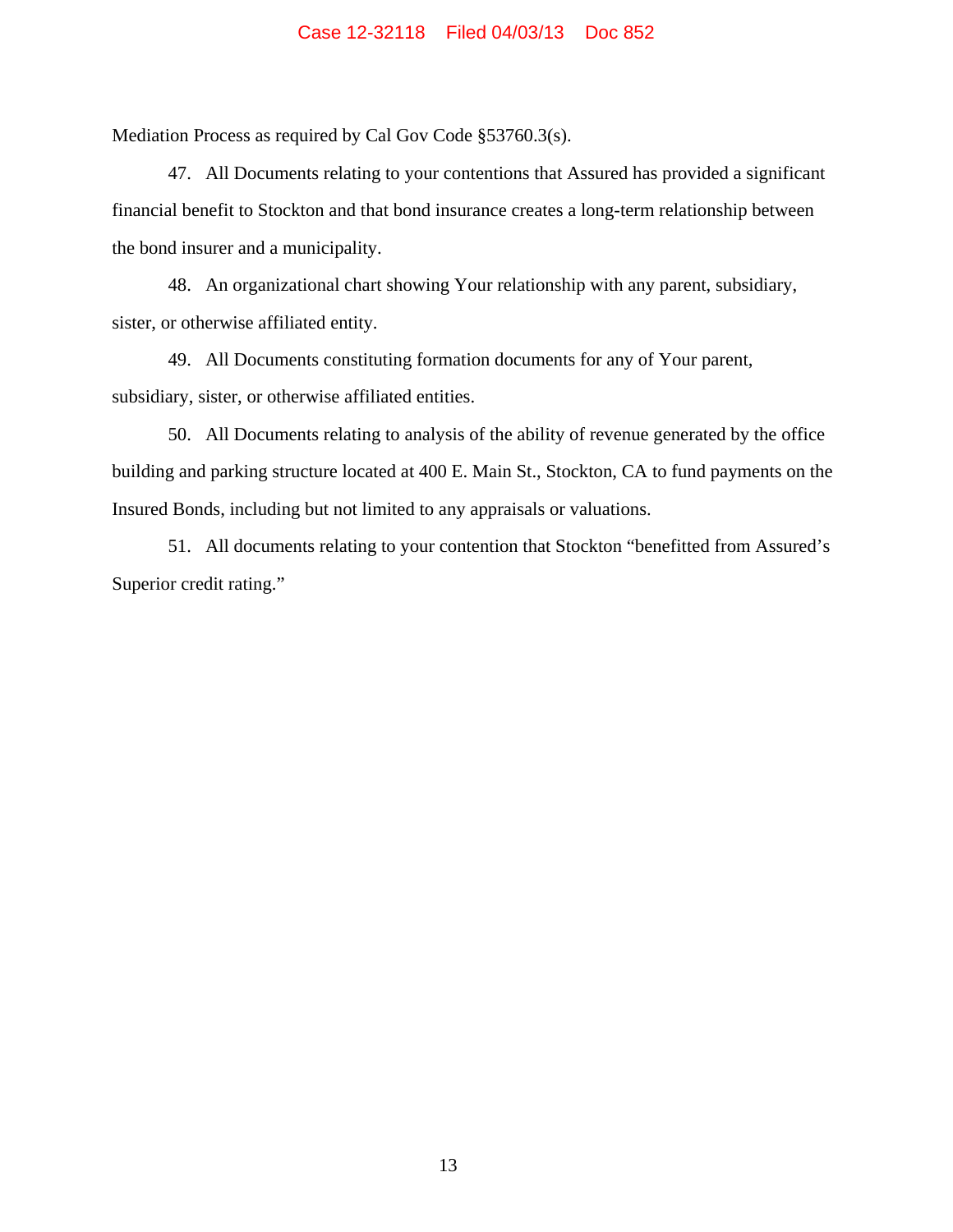# Appendix A

# K&L Gates Litigation Support Tool Requirements Ringtail/Concordance

# 1) Data Format

ALL received data must adhere to the following:

- Group 4 single page TIFFs with .OPT file supplied for loading images
- OCR must be supplied as multi page text files named after BEGDOC. Text files will reside in the same folder as their corresponding images
- Processed natives will be provided and named after BEGDOC. Native files will reside in the same folder as their corresponding images
- The DAT file delimiters will be:

| Comma   | (020)  |  |
|---------|--------|--|
| Quote   | b(254) |  |
| Newline | @(174) |  |

# **2) .DAT file**

# **Standard fields to be provided in the DAT file will be:**

| <b>DOCID</b>        | Text         | 60           | Vendor generated tracking number                                    |
|---------------------|--------------|--------------|---------------------------------------------------------------------|
| <b>PARENTID</b>     | Text         | 60           | The parent's DOCID is reflected in the children's PARENTID field    |
| <b>BEGDOC</b>       | Text         | 60           | BEGINNING "soft" control number - does not appear on the image      |
| <b>ENDDOC</b>       | Text         | 60           | ENDING "soft" control number - does not appear on the image         |
| <b>ATT</b>          | Numeric      | 50           | Number of attachments contained by parent                           |
| <b>ATTRANGE</b>     | Paragraph 16 |              | Soft "family" range for docs with attachments: will combine BEGATT- |
| <b>BEGATT</b>       | Text         | 60           | Beginning "soft" number of family range                             |
| <b>ENDATT</b>       | Text         | 60           | Ending "soft" number of family range                                |
| <b>IMAGERANGE</b>   | Paragraph 16 |              | Document range                                                      |
| <b>FILEORSUB</b>    | Paragraph 16 |              | Subject from email or Filename of attachment                        |
| <b>EXTENSION</b>    | Text         | 60           | File type extension                                                 |
| <b>FILESIZE</b>     |              | Numeric 10 0 | File size in Bytes                                                  |
| <b>DESCRIPTION</b>  | Text         | 60           | Document type: message, spreadsheet, bitmap graphics, etc.          |
| <b>DOCDATE</b>      | Date         | M            | MM/DD/YYYY. Email sent date or document creation date (if valid)    |
| <b>LASTMODIFIED</b> | Date         | M            | MM/DD/YYYY. Last modified date                                      |
| <b>LASTACCESSED</b> | Date         | M            | MM/DD/YYYY. Last accessed date                                      |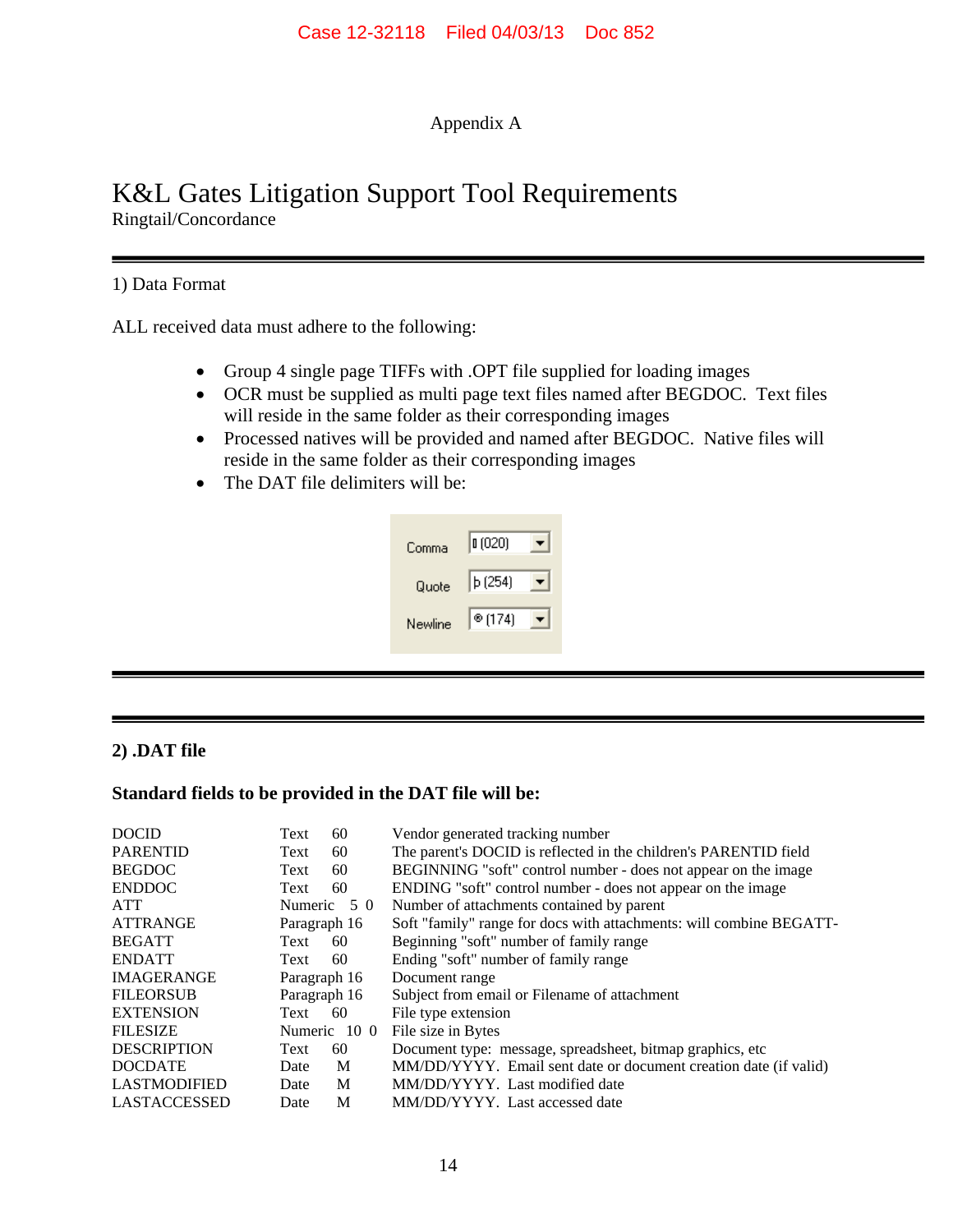| <b>CUSTODIAN</b>    | Paragraph 16 | Custodian info                                     |
|---------------------|--------------|----------------------------------------------------|
| <b>AUTHOR</b>       | Paragraph 16 | Author of stand-alone document                     |
| <b>TITLE</b>        | Paragraph 16 | Title of stand-alone document                      |
| <b>PAGECOUNT</b>    | Numeric 5 0  | Number of processed pages                          |
| TO.                 | Paragraph 16 | Recipient(s)                                       |
| <b>FROM</b>         | Paragraph 16 | Author                                             |
| <sub>CC</sub>       | Paragraph 16 | Copyee(s)                                          |
| <b>BCC</b>          | Paragraph 16 | Blind CC                                           |
| <b>SUBJECT</b>      | Paragraph 16 | Re or Subject line                                 |
| <b>RECEIVEDDATE</b> | M<br>Date    | MM/DD/YYYY. Date email received                    |
| <b>DATESENT</b>     | M<br>Date    | MM/DD/YYYY. Date email sent                        |
| <b>VENDORPROD</b>   | Paragraph 16 | Title of Media volume produced to K&L Gates        |
| <b>DOCSOURCE</b>    | Paragraph 16 | Original path of native file.                      |
| <b>MEDIANAME</b>    | Paragraph 16 | PST name/name of email container of processed data |
| MSG UID             | Paragraph 16 | Extracted message UID information                  |
| EX PATH             | Paragraph 16 | Extracted path                                     |
| MD5 Hash            | Paragraph 16 | MD5 Hash value                                     |
|                     |              |                                                    |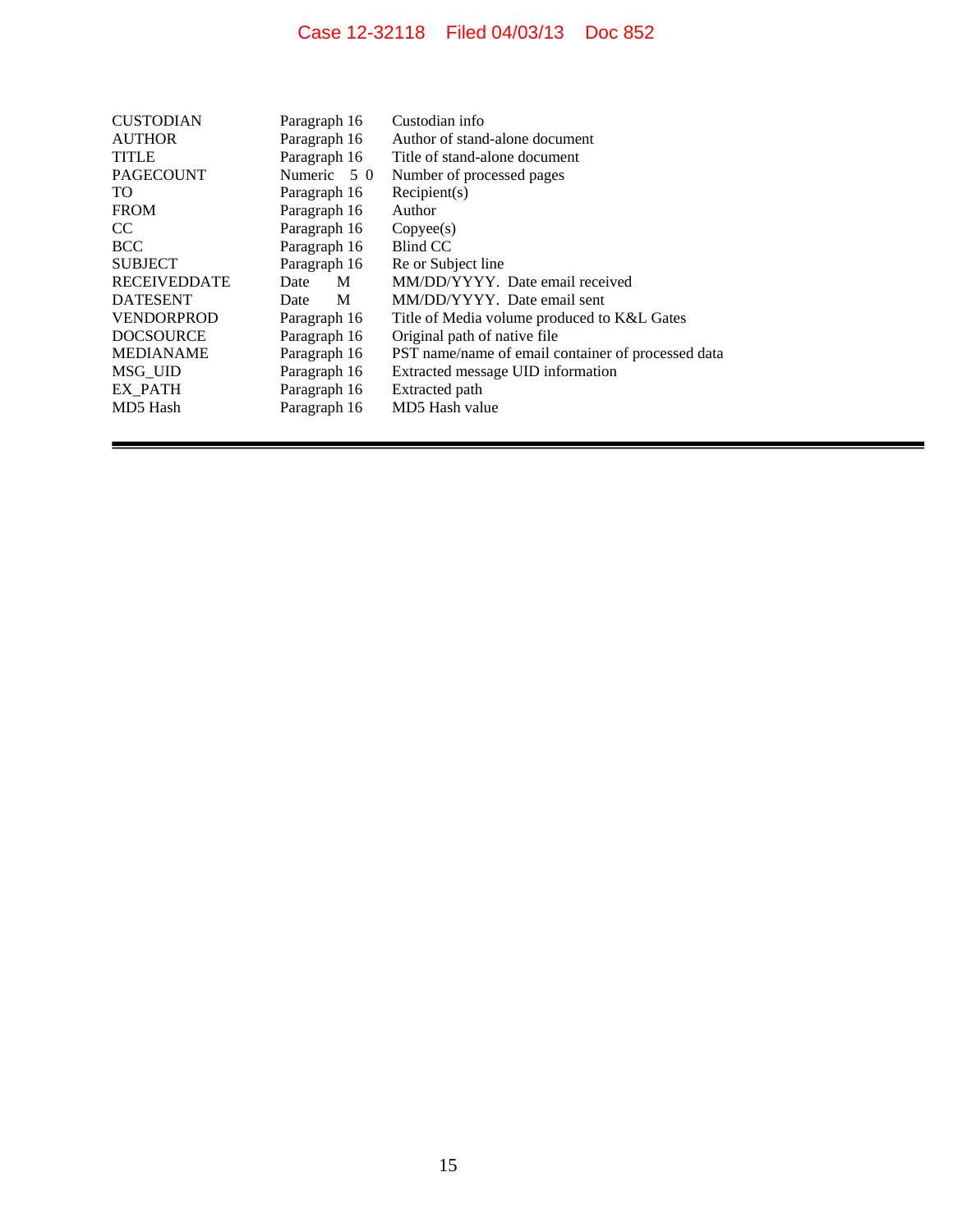# **3) .OPT file**

Please provide an Opticon (.OPT) file that contains the full path and related BEGDOC number for each image as shown below. The OPT should also include the standard OPT format document composition notation:

For example :

**TEST-00000001,TEST\_001,\IMAGES\TEST\_001\IMAGES\001\TEST-00000001.tif,Y,,,2 TEST-00000002,TEST\_001,\IMAGES\TEST\_001\IMAGES\001\TEST-00000002.tif,,,,** 

Folder structure shown below. DATA folder contains the DAT and OPT files. IMAGES folder contains the native files, multi-page OCR .txt files, and single-page .tif image files.